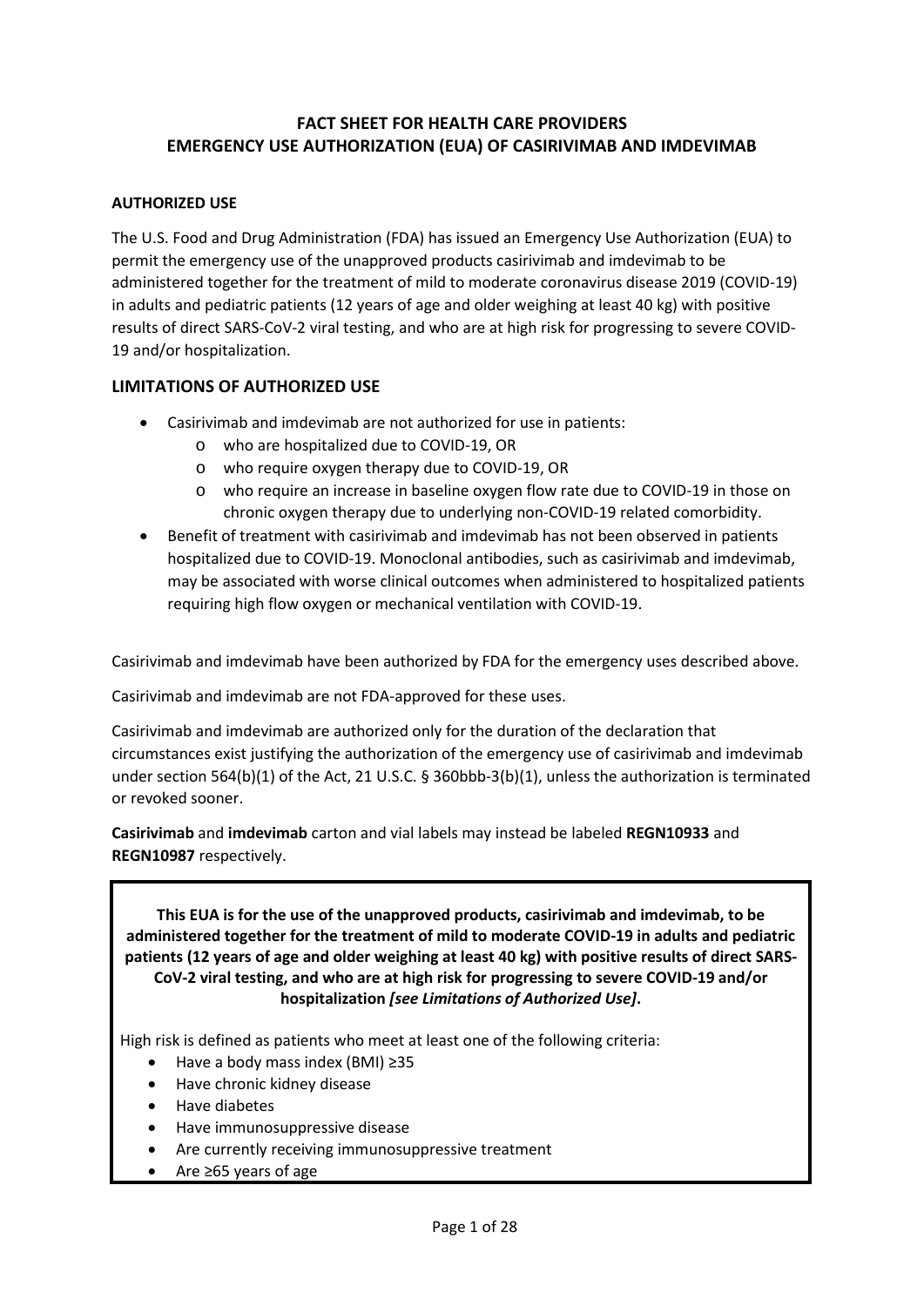- Are ≥55 years of age AND have
	- o cardiovascular disease, OR
	- o hypertension, OR
	- o chronic obstructive pulmonary disease/other chronic respiratory disease.
- Are  $12 17$  years of age AND have
	- [https://www.cdc.gov/growthcharts/clinical\\_charts.htm,](https://www.cdc.gov/growthcharts/clinical_charts.htm) OR o BMI ≥85th percentile for their age and gender based on CDC growth charts,
	- o sickle cell disease, OR
	- o congenital or acquired heart disease, OR
	- o neurodevelopmental disorders, for example, cerebral palsy, OR
	- gastrostomy, or positive pressure ventilation (not related to COVID-19), OR o a medical-related technological dependence, for example, tracheostomy,
	- o asthma, reactive airway or other chronic respiratory disease that requires daily medication for control.

### **INTRAVENOUS (IV) INFUSION ONLY. CASIRIVIMAB AND IMDEVIMAB MUST BE ADMINISTERED TOGETHER AFTER DILUTION BY**

 have immediate access to medications to treat a severe infusion reaction, such as anaphylaxis, Casirivimab and imdevimab may only be administered in settings in which health care providers and the ability to activate the emergency medical system (EMS), as necessary.

 Health care providers must submit a report on all medication errors and **ALL SERIOUS ADVERSE EVENTS** potentially related to casirivimab and imdevimab. See Sections 8 and 9 of the Full EUA Prescribing Information for reporting instructions below.

- • The authorized dosage is 1,200 mg of casirivimab and 1,200 mg of imdevimab administered together as a single intravenous (IV) infusion as soon as possible after positive viral test for SARS-CoV-2 and within 10 days of symptom onset.
- Casirivimab and imdevimab solutions must be diluted prior to administration.
- Administer 1,200 mg of casirivimab and 1,200 mg of imdevimab together as a single IV infusion over at least 60 minutes via pump or gravity.
- • Clinically monitor patients during infusion and observe patients for at least 1 hour after infusion is complete.
- infection control measures (e.g., wear mask, isolate, social distance, avoid sharing personal CDC guidelines. • Patients treated with casirivimab and imdevimab should continue to self-isolate and use items, clean and disinfect "high touch" surfaces, and frequent handwashing) according to

The authorized dosage may be updated as additional data from clinical trials becomes available.

 For information on clinical trials that are testing the use of casirivimab and imdevimab in COVID19, please se[e www.clinicaltrials.gov.](http://www.clinicaltrials.gov/)

#### **Contraindications**

None.

**Dosing**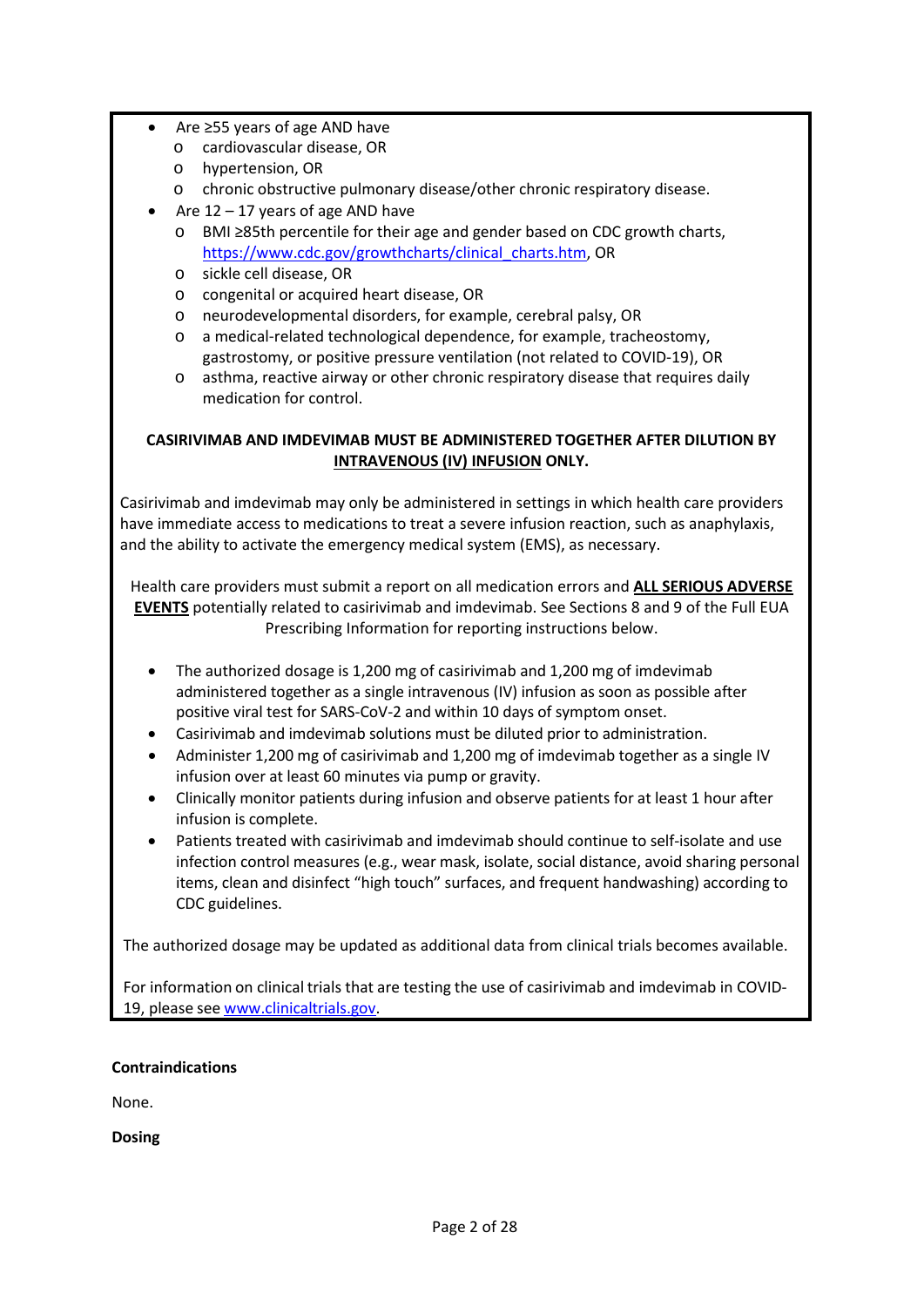## **INTRAVENOUS (IV) INFUSION ONLY. CASIRIVIMAB AND IMDEVIMAB MUST BE ADMINISTERED TOGETHER AFTER DILUTION BY**

#### Patient Selection and Treatment Initiation

 years of age and older weighing at least 40 kg) with positive results of direct SARS-CoV-2 viral testing, and who are at high risk for progressing to severe COVID-19 and/or hospitalization *[see*  This section provides essential information on the unapproved products, casirivimab and imdevimab, for the treatment of mild to moderate COVID-19 in adults and pediatric patients (12 *Limitations of Authorized Use]*.

High risk is defined as patients who meet at least one of the following criteria:

- Have a body mass index (BMI) ≥35
- Have chronic kidney disease
- Have diabetes
- Have immunosuppressive disease
- Are currently receiving immunosuppressive treatment
- Are ≥65 years of age
- Are ≥55 years of age AND have
	- o cardiovascular disease, OR
	- o hypertension, OR
	- o chronic obstructive pulmonary disease/other chronic respiratory disease.
- Are  $12 17$  years of age AND have
	- o BMI ≥85th percentile for their age and gender based on CDC growth charts, [https://www.cdc.gov/growthcharts/clinical\\_charts.htm,](https://www.cdc.gov/growthcharts/clinical_charts.htm) OR
	- o sickle cell disease, OR
	- o congenital or acquired heart disease, OR
	- o neurodevelopmental disorders, for example, cerebral palsy, OR
	- or positive pressure ventilation (not related to COVID-19), OR o a medical-related technological dependence, for example, tracheostomy, gastrostomy,
	- o asthma, reactive airway or other chronic respiratory disease that requires daily medication for control.

#### Dosage

 The dosage in adults and in pediatric patients (12 years of age and older weighing at least 40 kg) is 1,200 mg of casirivimab and 1,200 mg of imdevimab administered together as a single intravenous infusion over at least 60 minutes. Casirivimab and imdevimab solutions must be diluted prior to administration. Casirivimab and imdevimab should be given together as soon as possible after positive results of direct SARS-CoV-2 viral testing and within 10 days of symptom onset.

#### Dosage Adjustment in Specific Populations

 No dosage adjustment is recommended in pregnant or lactating women and in patients with renal impairment *[see Full EUA Prescribing Information, Use in Specific Populations (11)]*.

#### **Preparation and Administration**

#### Preparation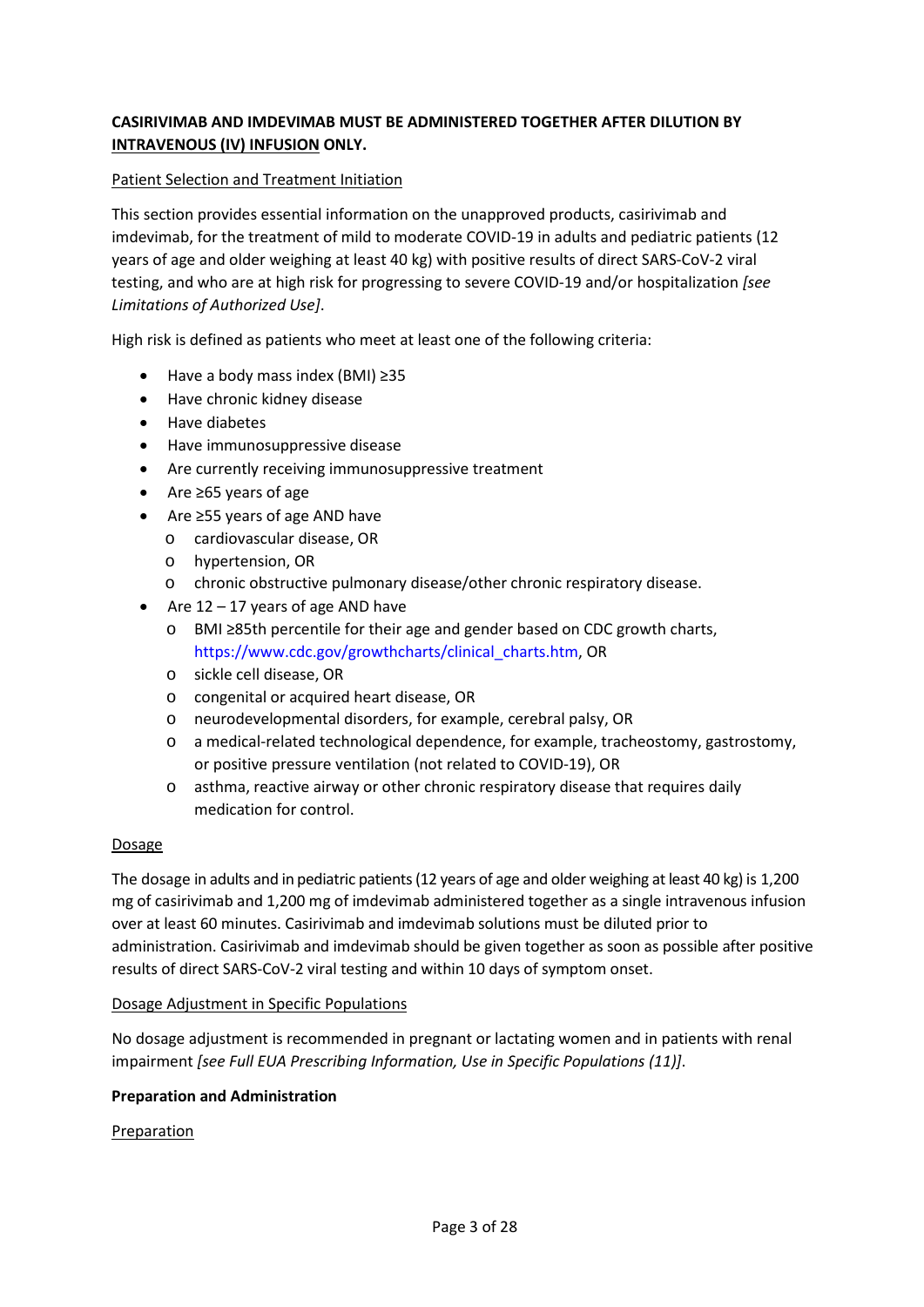Casirivimab and imdevimab are each supplied in individual single-dose vials. Casirivimab and imdevimab solutions must be diluted prior to administration.

Casirivimab and imdevimab solution for infusion should be prepared by a qualified healthcare professional using aseptic technique:

- 1. Remove the casirivimab and imdevimab vials from refrigerated storage and allow to equilibrate to room temperature for approximately 20 minutes before preparation. **Do not expose to direct heat. Do not shake the vials**.
- 2. Inspect casirivimab and imdevimab vials visually for particulate matter and discoloration prior to administration. Should either be observed, the solution must be discarded, and fresh solution prepared.
	- The solution for each vial should be clear to slightly opalescent, colorless to pale yellow.
- 3. Obtain an IV infusion bag containing 250 mL of 0.9% Sodium Chloride Injection. Withdraw and discard 20 mL of 0.9% Sodium Chloride Injection from the infusion bag prior to adding casirivimab and imdevimab solutions according to Table 1.
- 4[.](#page-3-0) Withdraw 10 mL of casirivimab and 10 mL of imdevimab from each respective vial using two separate syringes and dilute together in the infusion bag containing 0.9% Sodium Chloride Injection, see **[Table 1](#page-3-0)**. Discard any product remaining in the vial.
- 5. Gently invert infusion bag by hand approximately 10 times to mix. **Do not shake**. administered immediately. If immediate administration is not possible, store the diluted casirivimab and imdevimab infusion solution in the refrigerator between 2°C to 8°C (36°F to 46°F) for no more than 36 hours and at room temperature up to 25°C (77°F) for no more than 4 hours, including infusion time. If refrigerated, allow the infusion solution to This product is preservative-free and therefore, the diluted infusion solution should be equilibrate to room temperature for approximately 30 minutes prior to administration.

 **Casirivimab** and **imdevimab** carton and vial labels may instead be labeled **REGN10933** and **REGN10987** respectively.

#### <span id="page-3-0"></span> **Table 1: Recommended Dilution Instructions for Casirivimab and Imdevimab for IV Infusion**

| <b>Casirivimab and</b>     | <b>Antibody Dose</b>                                         | <b>Volume to</b><br><b>Withdraw</b><br>from Vial | <b>Number of</b><br><b>Vials</b><br>Needed <sup>b</sup> | <b>Volume of</b><br>0.9%<br><b>Sodium</b><br><b>Chloride to</b><br><b>Discard</b><br>from a 250<br>mL Infusion<br><b>Bag</b> | <b>Total</b><br><b>Volume for</b><br><b>Infusion</b> | <b>Maximum</b><br><b>Infusion</b><br>Rate | <b>Minimum</b><br><b>Infusion</b><br><b>Time</b> |
|----------------------------|--------------------------------------------------------------|--------------------------------------------------|---------------------------------------------------------|------------------------------------------------------------------------------------------------------------------------------|------------------------------------------------------|-------------------------------------------|--------------------------------------------------|
| <b>Imdevimab</b>           | Casirivimab                                                  |                                                  | 1 vial of<br>$11.1$ mL                                  |                                                                                                                              |                                                      |                                           |                                                  |
| 2,400 mg Dose <sup>a</sup> | <b>REGN10933</b><br>10 <sub>mL</sub><br>$1,200 \, \text{mg}$ |                                                  | <b>OR</b>                                               |                                                                                                                              |                                                      |                                           |                                                  |
|                            |                                                              |                                                  | 4 vials of                                              |                                                                                                                              |                                                      |                                           |                                                  |
|                            |                                                              | $2.5$ mL                                         |                                                         |                                                                                                                              | 250 mL/hr                                            | 60 minutes                                |                                                  |
|                            | Imdevimab                                                    |                                                  | 1 vial of                                               |                                                                                                                              |                                                      |                                           |                                                  |
|                            | <b>REGN10987</b>                                             |                                                  | $11.1$ mL                                               | 20 mL                                                                                                                        | 250 mL                                               |                                           |                                                  |
|                            |                                                              | $10$ mL                                          | <b>OR</b>                                               |                                                                                                                              |                                                      |                                           |                                                  |
|                            |                                                              |                                                  | 4 vials of                                              |                                                                                                                              |                                                      |                                           |                                                  |
|                            | $1,200$ mg                                                   |                                                  | $2.5$ mL                                                |                                                                                                                              |                                                      |                                           |                                                  |

**NOTE: casirivimab = REGN10933; imdevimab = REGN10987**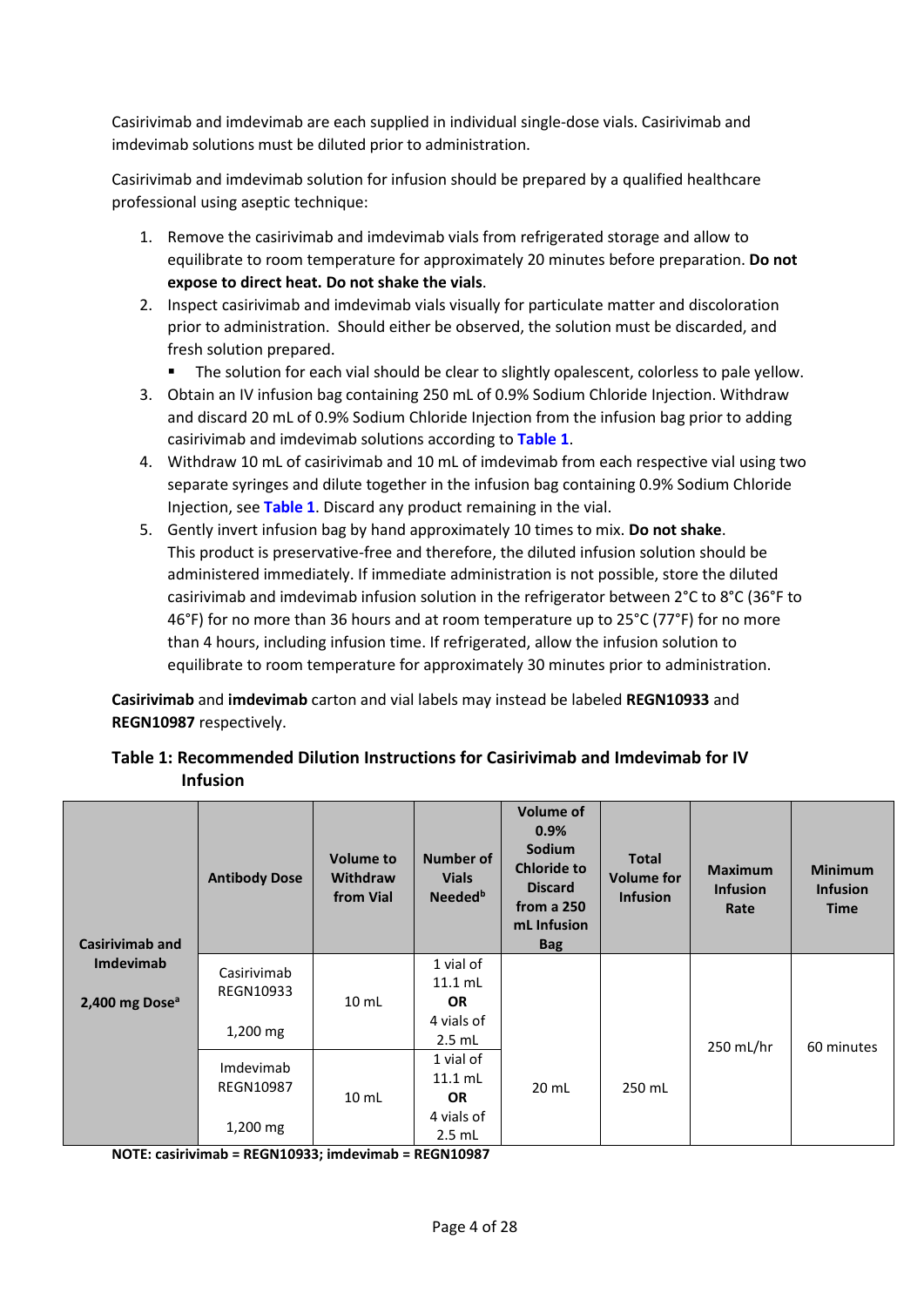a 1,200 mg of Casirivimab and 1,200 mg of Imdevimab are to be administered together as a single intravenous infusion for a combined 2,400 mg dose.

 $b$  One 11.1 mL vial of one antibody may be prepared with four 2.5 mL vials of the other antibody to create one treatment course.

#### Administration

Casirivimab and imdevimab infusion solution should be administered by a qualified healthcare professional using aseptic technique.

- Gather the recommended materials for infusion:
	- o Polyvinyl chloride (PVC), Polyethylene (PE)-lined PVC, or Polyurethane (PU) infusion set
	- o In-line or add-on 0.2 micron polyethersulfone (PES) filter
- Attach the infusion set to the IV bag.
- Prime the infusion set.
- Administer as an IV infusion via pump or gravity over at least 60 minutes through an intravenous line containing a sterile, in-line or add-on 0.2-micron polyethersulfone (PES) filter (see **[Table 1](#page-3-0)**).
- • The prepared infusion solution should not be administered simultaneously with any other medications other than 0.9% Sodium Chloride Injection is not known. medication. The compatibility of casirivimab and imdevimab injection with IV solutions and
- After infusion is complete, flush with 0.9% Sodium Chloride Injection.
- Discard unused product.
- Clinically monitor patients during administration and observe patients for at least 1 hour after infusion is complete.

#### **Storage**

 Refrigerate unopened vials at 2°C to 8°C (36°F to 46°F) in the individual original carton to protect from light. Do NOT freeze, shake, or expose to direct light.

#### **Warnings**

 adverse events may occur that have not been previously reported with casirivimab and imdevimab There are limited clinical data available for casirivimab and imdevimab. Serious and unexpected use.

#### Hypersensitivity Including Anaphylaxis and Infusion-Related Reactions

There is a potential for serious hypersensitivity reaction, including anaphylaxis, with administration of casirivimab and imdevimab. If signs or symptoms of a clinically significant hypersensitivity reaction or anaphylaxis occur, immediately discontinue administration and initiate appropriate medications and/or supportive therapy.

Infusion-related reactions have been observed with administration of casirivimab and imdevimab.

Signs and symptoms of infusion-related reactions may include:

• fever, chills, nausea, headache, bronchospasm, hypotension, angioedema, throat irritation, rash including urticaria, pruritus, myalgia, dizziness.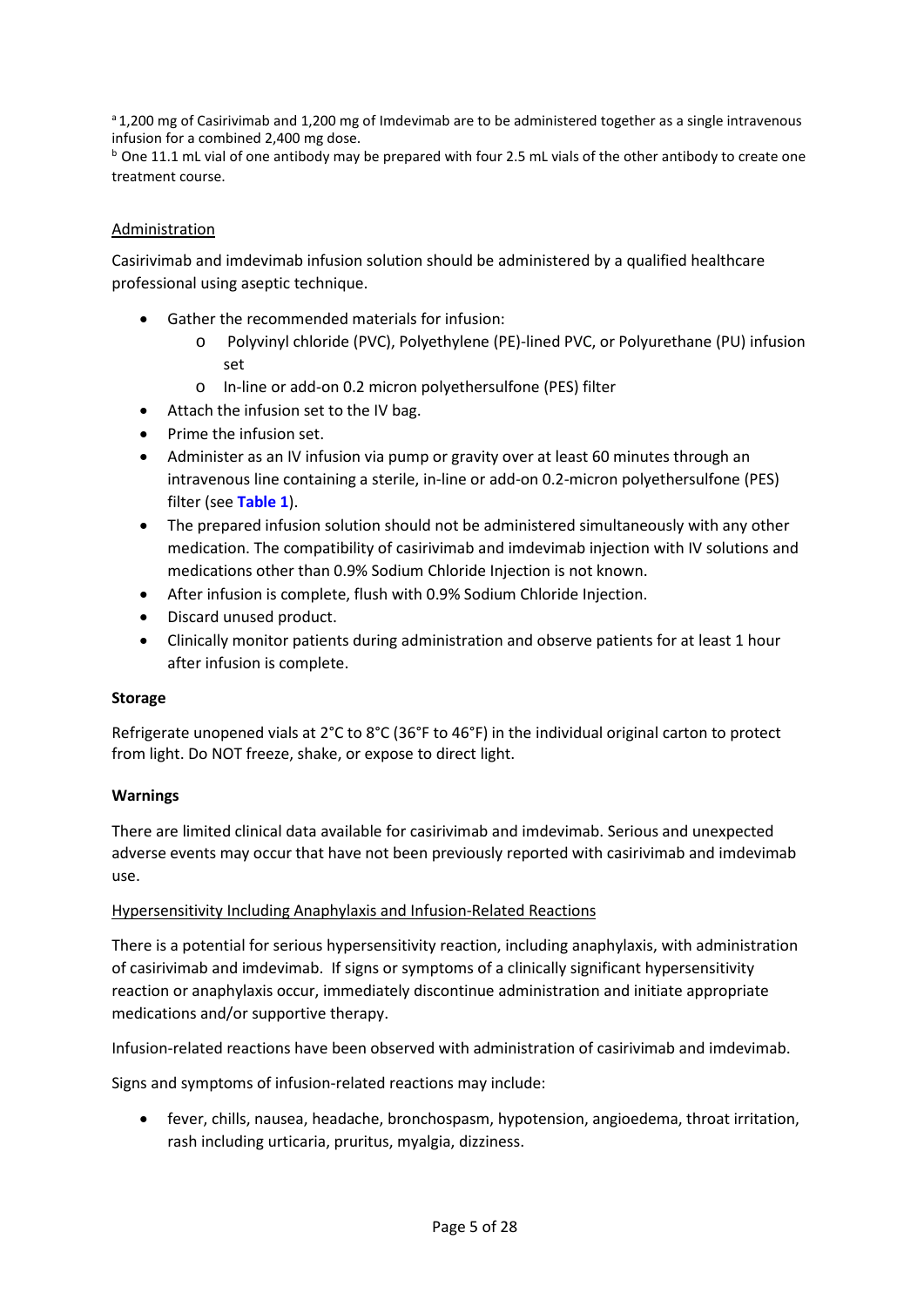appropriate medications and/or supportive care. If an infusion-related reaction occurs, consider slowing or stopping the infusion and administer

# appropriate medications and/or supportive care.<br>Limitations of Benefit and Potential for Risk in Patients with Severe COVID-19

Benefit of treatment with casirivimab and imdevimab has not been observed in patients hospitalized due to COVID-19. Monoclonal antibodies, such as casirivimab and imdevimab, may be associated with worse clinical outcomes when administered to hospitalized patients

 requiring high flow oxygen or mechanical ventilation with COVID-19. Therefore, casirivimab and imdevimab are not authorized for use in patients *[see Limitations of Authorized Use]*:

- o who are hospitalized due to COVID-19, OR
- o who require oxygen therapy due to COVID-19, OR
- o who require an increase in baseline oxygen flow rate due to COVID-19 in those on chronic oxygen therapy due to underlying non-COVID-19 related comorbidity.

#### **Side Effects**

Adverse events have been reported with casirivimab and imdevimab [*see Full EUA Prescribing Information, Clinical Trials Experience (6.1)*].

 Additional adverse events associated with casirivimab and imdevimab, some of which may be serious, may become apparent with more widespread use.

#### **INSTRUCTIONS FOR HEALTH CARE PROVIDERS**

As the health care provider, you must communicate to your patient or parent/caregiver, as age appropriate, information consistent with the "Fact Sheet for Patients, Parents and Caregivers" (and provide a copy of the Fact Sheet) prior to the patient receiving casirivimab and imdevimab, including:

- together for the treatment of mild to moderate COVID-19 in adults and pediatric patients (12 years of age and older weighing at least 40 kg) with positive results of direct SARS-CoV-2 • FDA has authorized the emergency use of casirivimab and imdevimab to be administered viral testing, and who are at high risk for progressing to severe COVID-19 and/or hospitalization *[see Limitations of Authorized Use]*.
- The patient or parent/caregiver has the option to accept or refuse casirivimab and imdevimab.
- • The significant known and potential risks and benefits of casirivimab and imdevimab, and the extent to which such risks and benefits are unknown.
- • Information on available alternative treatments and the risks and benefits of those alternatives, including clinical trials.
- • Patients treated with casirivimab and imdevimab should continue to self-isolate and use infection control measures (e.g., wear mask, isolate, social distance, avoid sharing personal items, clean and disinfect "high touch" surfaces, and frequent handwashing) according to CDC guidelines.

 For information on clinical trials that are testing the use of casirivimab and imdevimab related to COVID-19, please se[e www.clinicaltrials.gov.](http://www.clinicaltrials.gov/)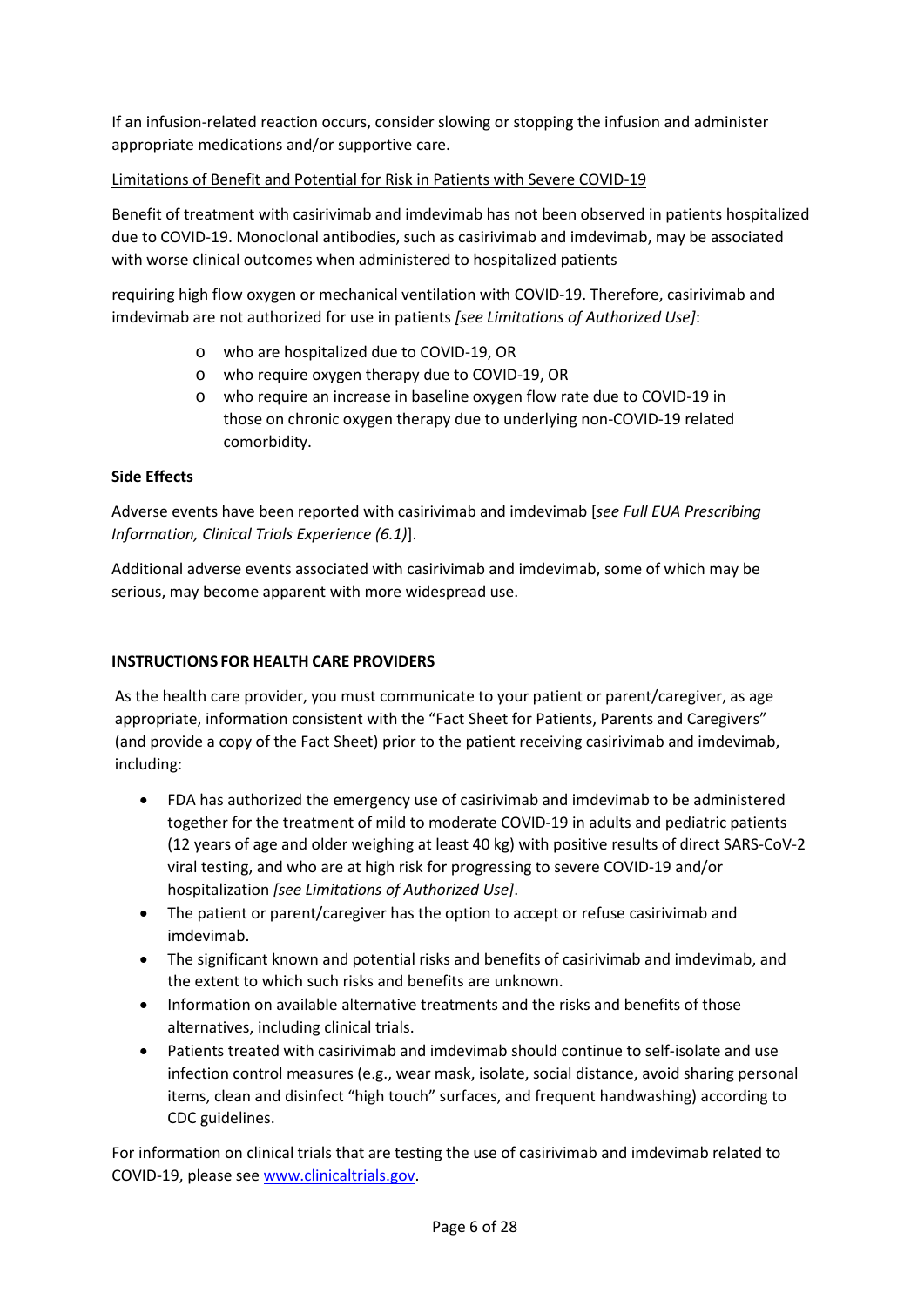#### **MANDATORY REQUIREMENTS FOR CASIRIVIMAB AND IMDEVIMAB UNDER EMERGENCY USE AUTHORIZATION:**

 In order to mitigate the risks of using this unapproved product under EUA and to optimize the potential benefit of casirivimab and imdevimab to be administered together, the following items are required. Use of casirivimab and imdevimab under this EUA is limited to the following (all requirements **must** be met):

- and older weighing at least 40 kg) with positive results of direct SARS-CoV-2 viral testing, and 1. Treatment of mild to moderate COVID-19 in adults and pediatric patients (12 years of age who are at high risk for progressing to severe COVID-19 and/or hospitalization *[see Limitations of Authorized Use]*.
- 2. As the health care provider, communicate to your patient or parent/caregiver, as age appropriate, information consistent with the "Fact Sheet for Patients, Parents and Caregivers" prior to the patient receiving casirivimab and imdevimab. Health care providers (to the extent practicable given the circumstances of the emergency) must document in the patient's medical record that the patient/caregiver has been:
	- a. Given the "Fact Sheet for Patients, Parents and Caregivers",
	- b. Informed of alternatives to receiving casirivimab and imdevimab, and
	- c. Informed that casirivimab and imdevimab are unapproved drugs that are authorized for use under this Emergency Use Authorization.
- 3. Patients with known hypersensitivity to any ingredient of casirivimab and imdevimab must not receive casirivimab and imdevimab.
- 4. The prescribing health care provider and/or the provider's designee are/is responsible for mandatory responses to requests from FDA for information about adverse events and medication errors following receipt of casirivimab and imdevimab.
- related to casirivimab and imdevimab treatment within 7 calendar days from the onset of 5. The prescribing health care provider and/or the provider's designee are/is responsible for mandatory reporting of all medication errors and serious adverse events\* potentially the event. The reports should include unique identifiers and the words "Casirivimab and imdevimab treatment under Emergency Use Authorization (EUA)" in the description section of the report.
	- • Submit adverse event reports to FDA MedWatch using one of the following methods:
		- o Complete and submit the report online: [www.fda.gov/medwatch/report.htm,](http://www.fda.gov/medwatch/report.htm) or
		- [/UCM163919.pdf\)](http://www.fda.gov/downloads/AboutFDA/ReportsManualsForms/Forms/UCM163919.pdf) and returning by mail (MedWatch, 5600 Fishers Lane, o By using a postage-paid Form FDA 3500 (available at [http://www.fda.gov/downloads/AboutFDA/ReportsManualsForms/Forms](http://www.fda.gov/downloads/AboutFDA/ReportsManualsForms/Forms/UCM163919.pdf)  Rockville, MD 20852-9787), or by fax (1-800-FDA-0178), or
		- o Call 1-800-FDA-1088 to request a reporting form
		- o Submitted reports should include in the field name, "Describe Event, Problem, or Product Use/Medication Error" a statement "Casirivimab and imdevimab treatment under Emergency Use Authorization (EUA)."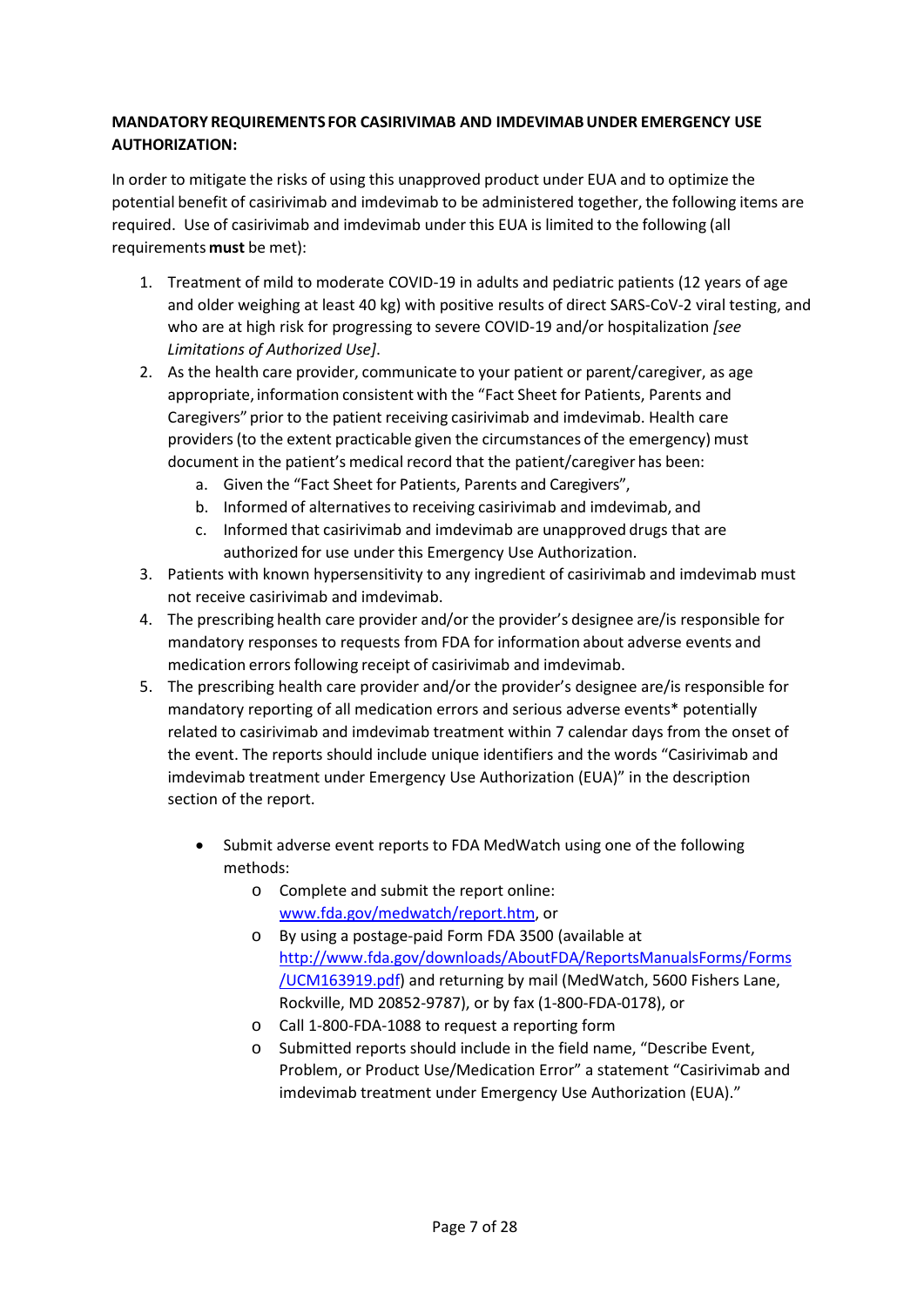\*Serious Adverse Events are defined as:

- death;
- a life-threatening adverse event;
- inpatient hospitalization or prolongation of existing hospitalization;
- • a persistent or significant incapacity or substantial disruption of the ability to conduct normal life functions;
- a congenital anomaly/birth defect;
- a medical or surgical intervention to prevent death, a life-threatening event, hospitalization, disability, or congenital anomaly.

#### 6. OTHER REPORTING REQUIREMENTS

In addition, please provide a copy of all FDA MedWatch forms to:

Regeneron Pharmaceuticals, Inc

Fax: 1-888-876-2736

E-mail: [medical.information@regeneron.com](mailto:medical.information@regeneron.com) 

Or call Regeneron Pharmaceuticals at 1-844-734-6643 to report adverse events.

#### **APPROVED AVAILABLE ALTERNATIVES**

 There is no adequate, approved and available alternatives to casirivimab and imdevimab to be administered together for patients who have mild to moderate COVID-19 who are at high risk for care provider should visit [https://clinicaltrials.gov/ t](https://clinicaltrials.gov/)o determine whether the patient may be eligible progressing to severe COVID-19 and/or hospitalization. Additional information on COVID-19 treatments can be found at [https://www.cdc.gov/coronavirus/2019-ncov/index.html.](https://www.cdc.gov/coronavirus/2019-ncov/index.html) The health for enrollment in a clinical trial.

#### **AUTHORITY FOR ISSUANCE OF THE EUA**

<u>.</u>

 emergency that justifies the emergency use of drugs and biological products during the COVID-19 mild to moderate COVID-19 in adults and pediatric patients (12 years of age and older weighing at with the mandatory requirements of the EUA (see above). The Secretary of the Department of Health and Human Services (HHS) has declared a public health pandemic. FDA has issued this EUA, requested by Regeneron Pharmaceuticals, Inc. for the unapproved products, casirivimab and imdevimab, to be administered together, for the treatment of least 40 kg) with positive results of direct SARS-CoV-2 viral testing, and who are at high risk for progressing to severe COVID-19 and/or hospitalization. **[1](#page-7-0)** As a health care provider, you must comply

<span id="page-7-0"></span><sup>&</sup>lt;sup>1</sup> The health care provider should visit [https://clinicaltrials.gov/ t](https://clinicaltrials.gov/)o determine whether there is an active clinical trial for the product in this disease/condition and whether enrollment of the patient(s) in a clinical trial is more appropriate than product use under this EUA.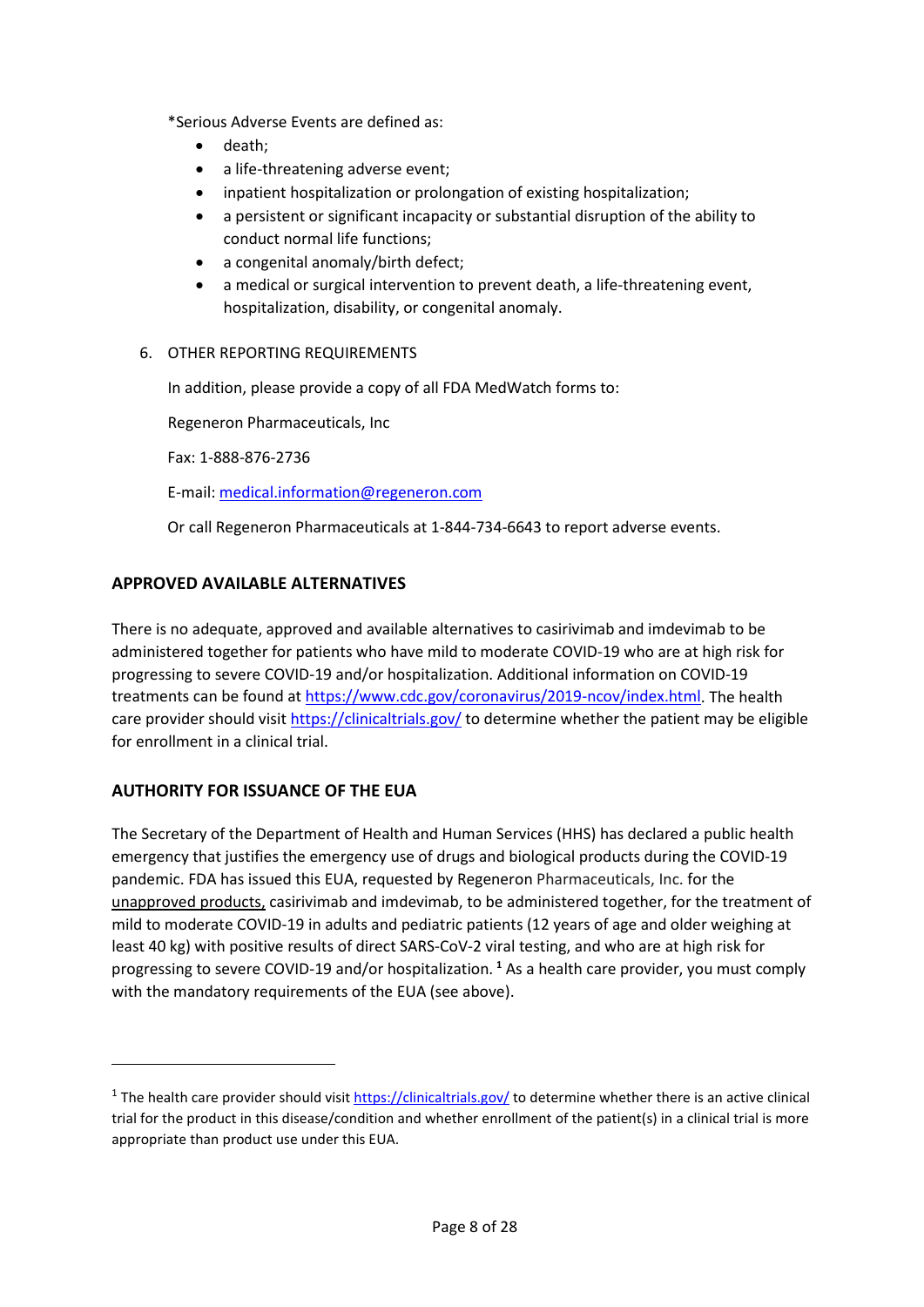Although limited scientific information is available, based on the totality of the scientific evidence available to date, it is reasonable to believe that casirivimab and imdevimab, administered together, may be effective for the treatment of COVID-19 in patients as specified in this Fact Sheet. You may be contacted and asked to provide information to help with the assessment of the use of the product during this emergency.

This EUA for casirivimab and imdevimab will end when the Secretary determines that the circumstances justifying the EUA no longer exist or when there is a change in the approval status of the product such that an EUA is no longer needed.

#### **CONTACT INFORMATION**

For additional information visit [www.REGENCOV2.com](http://www.regencov2.com/)

If you have questions, please contact Regeneron at 1-844-734-6643.

#### **END SHORT VERSION FACT SHEET**

**\_\_\_\_\_\_\_\_\_\_\_\_\_\_\_\_\_\_\_\_\_\_\_\_\_\_\_\_\_\_\_\_\_\_\_\_\_\_\_\_\_\_\_\_\_\_\_\_\_\_\_\_\_\_\_\_\_\_\_\_\_\_\_\_\_\_\_\_\_\_\_\_\_\_\_\_\_\_\_\_\_\_** 

**Long Version Begins on Next Page**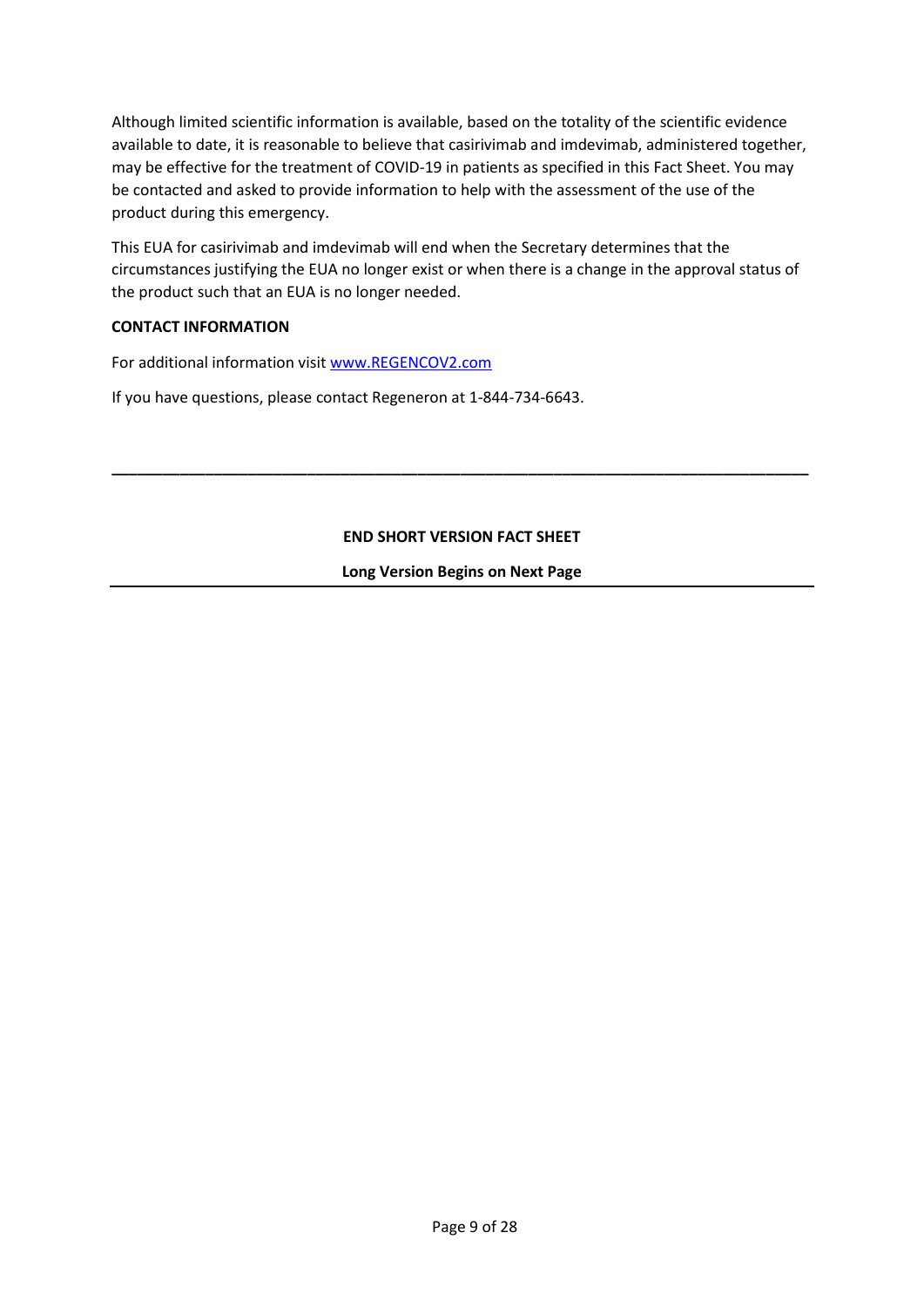#### **FULL EUA PRESCRIBING INFORMATION**

| <b>FULL EUA PRESCRIBING INFORMATION: CONTENTS*</b>            | 11.2 Nursing Mothers                                                        |
|---------------------------------------------------------------|-----------------------------------------------------------------------------|
| <b>1 AUTHORIZED USE</b>                                       | 11.3 Pediatric Use                                                          |
| <b>2 DOSAGE AND ADMINISTRATION</b>                            | 11.4 Geriatric Use                                                          |
| 2.1 Patient Selection                                         | 11.5 Renal Impairment                                                       |
| 2.2 Dosage                                                    | 11.6 Hepatic Impairment                                                     |
| 2.3 Dose Adjustment in Specific Populations                   | 11.7 Other Specific Populations                                             |
| 2.4 Dose Preparation and Administration                       | <b>12 OVERDOSAGE</b>                                                        |
| <b>3 DOSAGE FORMS AND STRENGTHS</b>                           | <b>13 PRODUCT DESCRIPTION</b>                                               |
| <b>4 CONTRAINDICATIONS</b>                                    | <b>14 CLINICAL PHARMACOLOGY</b>                                             |
| <b>5 WARNINGS AND PRECAUTIONS</b>                             | 14.1 Mechanism of Action                                                    |
| 5.1 Hypersensitivity Reactions including Infusion-Related     | 14.2 Pharmacodynamics                                                       |
| <b>Reactions</b>                                              | 14.3 Pharmacokinetics                                                       |
| 5.2 Limitations of Benefit and Potential for Risk in Patients | <b>15 MICROBIOLOGY</b>                                                      |
| with Severe COVID-19                                          | <b>16 NONCLINICAL TOXICOLOGY</b>                                            |
| <b>6 OVERALL SAFETY SUMMARY</b>                               | 17 ANIMAL PHARMACOLOGIC AND EFFICACY DATA                                   |
| <b>6.1 Clinical Trials Experience</b>                         | <b>18 CLINICAL TRIAL RESULTS AND SUPPORTING DATA FOR EUA</b>                |
| <b>7 PATIENT MONITORING RECOMMENDATIONS</b>                   | 18.1 Mild to Moderate COVID-19 (R10933-10987-COV-2067)                      |
| <b>8 ADVERSE REACTIONS AND MEDICATION ERRORS REPORTING</b>    | <b>19 HOW SUPPLIED/STORAGE AND HANDLING</b>                                 |
| <b>REQUIREMENTS AND INSTRUCTIONS</b>                          | <b>20 PATIENT COUNSELING INFORMATION</b>                                    |
| <b>9 OTHER REPORTING REQUIREMENTS</b>                         | <b>21 CONTACT INFORMATION</b>                                               |
| <b>10 DRUG INTERACTIONS</b>                                   |                                                                             |
| <b>11 USE IN SPECIFIC POPULATIONS</b>                         | * Sections or subsections omitted from the full prescribing information are |
| 11.1 Pregnancy                                                | not listed.                                                                 |
|                                                               |                                                                             |

## <span id="page-9-0"></span>**1 AUTHORIZED USE**

 weighing at least 40 kg) with positive results of direct SARS-CoV-2 viral testing, and who are at high risk Casirivimab and imdevimab are authorized to be administered together for use under an EUA for the treatment of mild to moderate COVID-19 in adults and pediatric patients (12 years of age and older for progressing to severe COVID-19 and/or hospitalization.

#### **LIMITATIONS OF AUTHORIZED USE**

- Casirivimab and imdevimab are not authorized for use in patients:
	- o who are hospitalized due to COVID-19, OR
	- o who require oxygen therapy due to COVID-19, OR
	- o who require an increase in baseline oxygen flow rate due to COVID-19 in those on chronic oxygen therapy due to underlying non-COVID-19 related comorbidity.
- be associated with worse clinical outcomes when administered to hospitalized patients requiring high flow oxygen or mechanical ventilation with COVID-19 *[see Warnings and*  • Benefit of treatment with casirivimab and imdevimab has not been observed in patients hospitalized due to COVID-19. Monoclonal antibodies, such as casirivimab and imdevimab, may *Precautions (5.2)]*.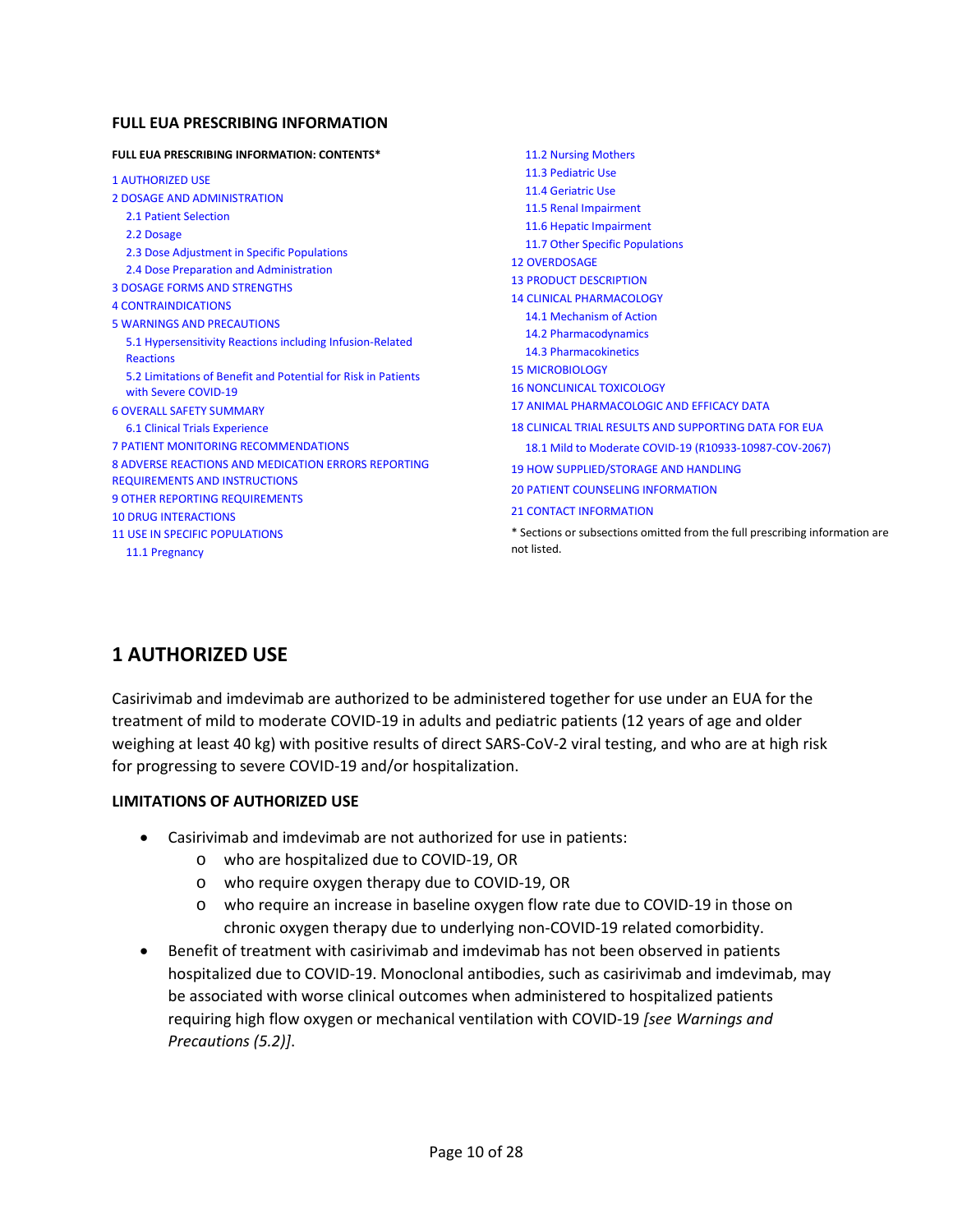## <span id="page-10-0"></span>**2 DOSAGE AND ADMINISTRATION**

## <span id="page-10-2"></span><span id="page-10-1"></span> **2.1 Patient Selection**

The optimal dosing regimen for treatment of COVID-19 has not yet been established.

The recommended dosing regimen may be updated as data from clinical trials become available.

## **INTRAVENOUS (IV) INFUSION ONLY. CASIRIVIMAB AND IMDEVIMAB MUST BE ADMINISTERED TOGETHER AFTER DILUTION BY**

#### Patient Selection and Treatment Initiation

 patients (12 years of age and older weighing at least 40 kg) with positive results of direct SARS-CoV-2 This section provides essential information on the unapproved products, casirivimab and imdevimab, to be administered together, for the treatment of mild to moderate COVID-19 in adults and pediatric viral testing, and who are at high risk for progressing to severe COVID-19 and/or hospitalization *[see Limitations of Authorized Use]*.

High risk is defined as patients who meet at least one of the following criteria:

- Have a body mass index (BMI) ≥35
- Have chronic kidney disease
- Have diabetes
- Have immunosuppressive disease
- Are currently receiving immunosuppressive treatment
- Are ≥65 years of age
- Are ≥55 years of age AND have
	- o cardiovascular disease, OR
	- o hypertension, OR
	- o chronic obstructive pulmonary disease/other chronic respiratory disease.
- Are  $12 17$  years of age AND have
	- o BMI ≥85th percentile for their age and gender based on CDC growth charts, [https://www.cdc.gov/growthcharts/clinical\\_charts.htm,](https://www.cdc.gov/growthcharts/clinical_charts.htm) OR
	- o sickle cell disease, OR
	- o congenital or acquired heart disease, OR
	- o neurodevelopmental disorders, for example, cerebral palsy, OR
	- positive pressure ventilation (not related to COVID-19), OR o a medical-related technological dependence, for example, tracheostomy, gastrostomy, or
	- o asthma, reactive airway or other chronic respiratory disease that requires daily medication for control.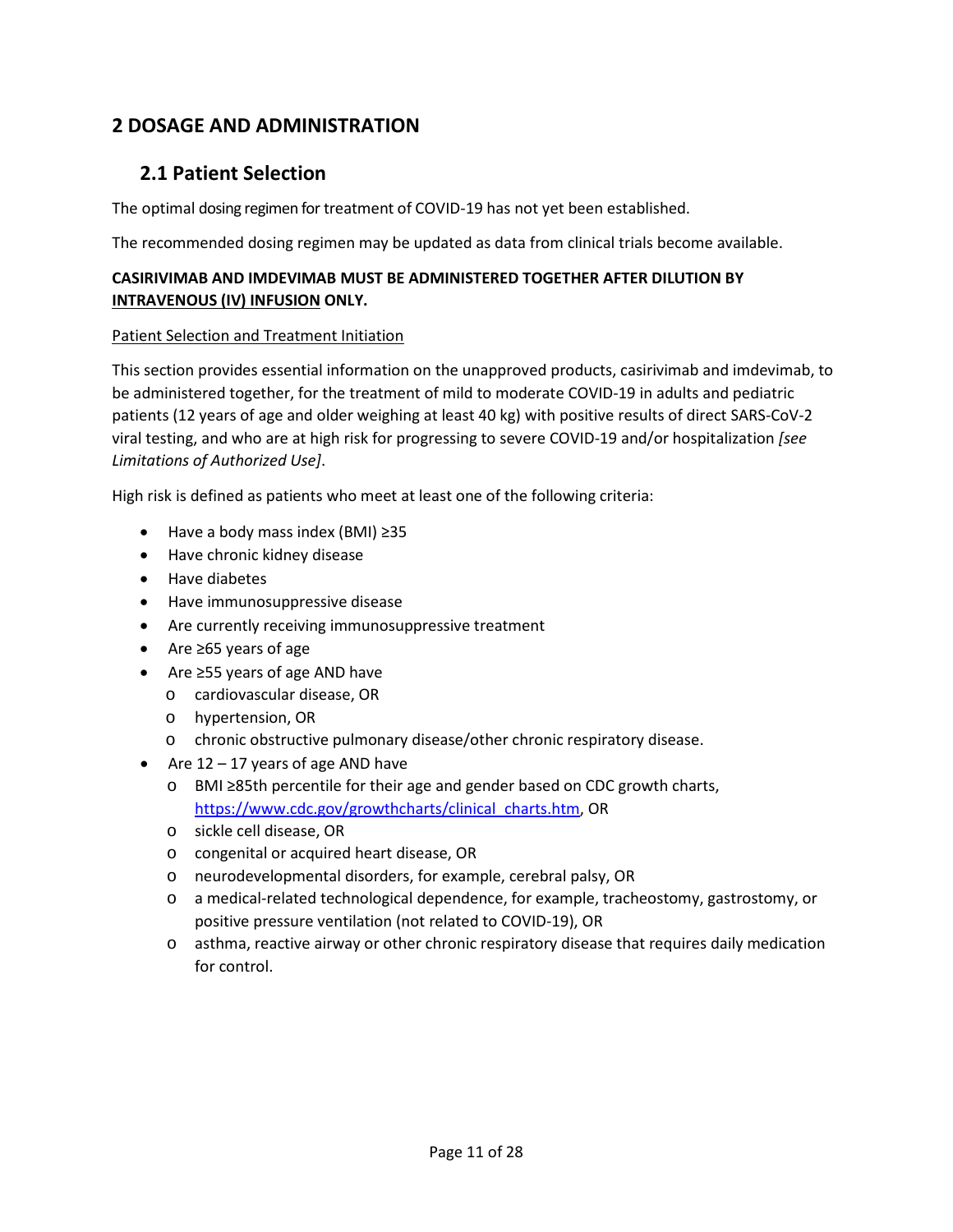## <span id="page-11-0"></span>**2.2 Dosage**

 The dosage in adults and pediatric patients (12 years of age and older weighing at least 40 kg) is 1,200 mg of Casirivimab and imdevimab solutions must be diluted prior to administration. casirivimab and 1,200 mg of imdevimab administered together as a single intravenous infusion.

 Casirivimab and imdevimab should be given as soon as possible after a positive viral test for SARS-CoV-2 and within 10 days of symptom onset.

## <span id="page-11-2"></span><span id="page-11-1"></span>**2.3 Dose Adjustment in Specific Populations**

#### Pregnancy or Lactation

 No dosage adjustment is recommended in pregnant or lactating women *[see Use in Specific Populations (11.1, 11.2)]*.

#### Pediatric Use

 No dosage adjustment is recommended in pediatric patients who weigh at least 40 kg and are older less than 40 kg or those less than 12 years of age *[see Use in Specific Populations (11.3)]*. than 12 years of age. Casirivimab and imdevimab are not recommended for pediatric patients weighing

#### Renal Impairment

No dosage adjustment is recommended in patients with renal impairment *[see Use in Specific Populations (11.5)].* 

## <span id="page-11-4"></span><span id="page-11-3"></span>**2.4 Dose Preparation and Administration**

#### Preparation

Casirivimab and imdevimab are each supplied in individual single-dose vials. Casirivimab and imdevimab solutions must be diluted prior to administration.

Casirivimab and imdevimab infusion solution should be prepared by a qualified healthcare professional using aseptic technique:

- **heat. Do not shake the vials.** 1. Remove the casirivimab and imdevimab vials from refrigerated storage and allow to equilibrate to room temperature for approximately 20 minutes before preparation. **Do not expose to direct**
- administration. Should either be observed, the solution must be discarded, and fresh solution prepared. The solution for each vial should be clear to slightly opalescent, colorless to pale 2. Inspect casirivimab and imdevimab vials visually for particulate matter and discoloration prior to yellow.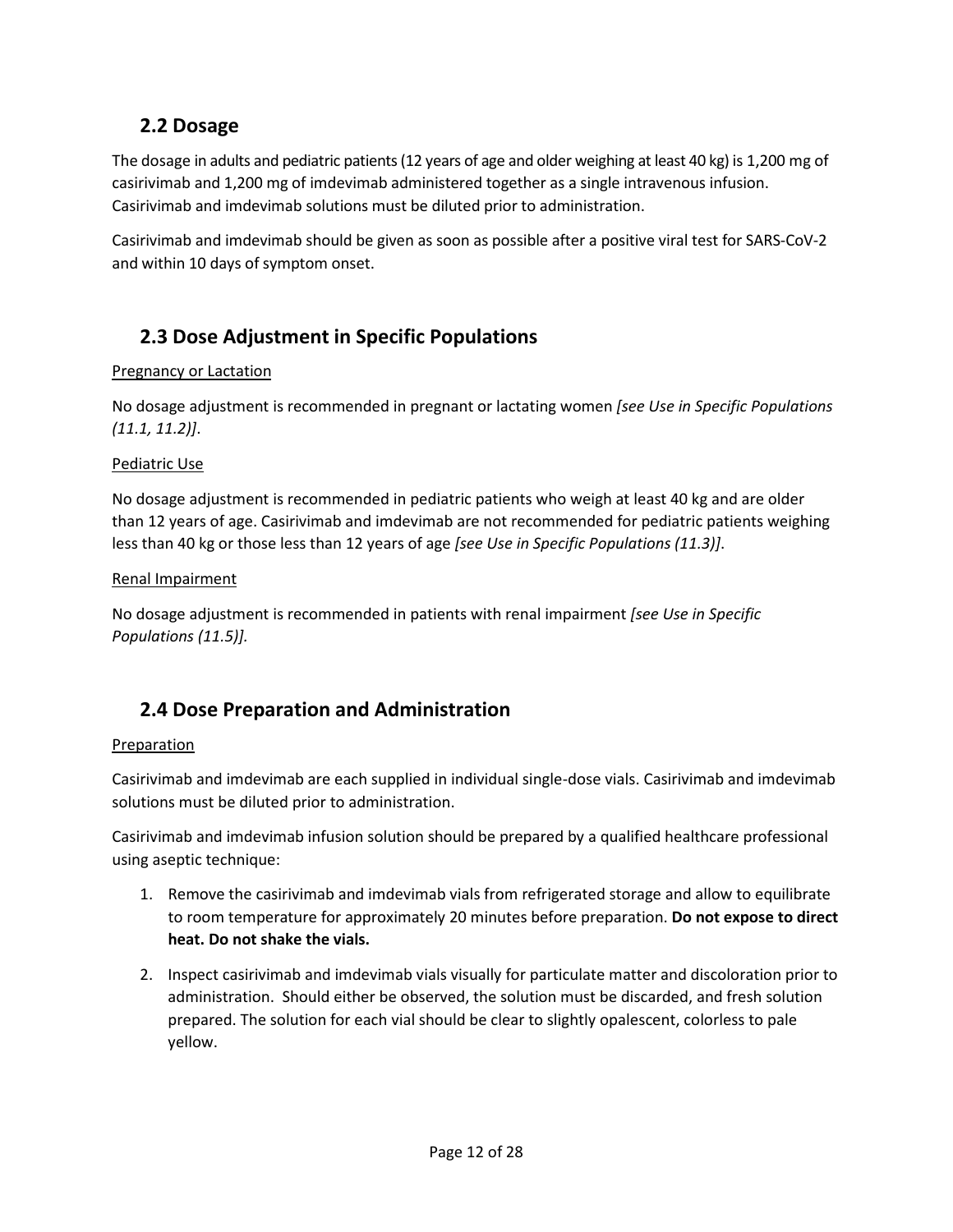- 3. Obtain an IV infusion bag containing 250 mL of 0.9% Sodium Chloride Injection. Withdraw and discard 20 mL of 0.9% Sodium Chloride Injection from the infusion bag prior to adding casirivimab and imdevimab according to **[Table 2](#page-12-0)**.
- 4. Withdraw 10 mL of casirivimab and 10 mL of imdevimab from each respective vial using two separate syringes and dilute together in the infusion bag containing 0.9% Sodium Chloride Injection, see **[Table 2](#page-12-0)**. Discard any product remaining in the vial.
- 5. Gently invert infusion bag by hand approximately 10 times. **Do not shake.**

 administered immediately. If immediate administration is not possible, store the diluted casirivimab and imdevimab infusion solution in the refrigerator between 2°C to 8°C (36°F to 46°F) for no more than 36 hours and at room temperature up to 25°C (77°F) for no more than 4 This product is preservative-free and therefore, the diluted infusion solution should be hours, including infusion time. If refrigerated, allow the infusion solution to equilibrate to room temperature for approximately 30 minutes prior to administration.

#### <span id="page-12-0"></span>**Table 2: Recommended Dilution Instructions for Casirivimab and Imdevimab for IV Infusion**

|                                     | <b>Antibody Dose</b>          | <b>Volume to</b><br><b>Withdraw</b><br>from Vial | Number of<br><b>Vials</b><br>Needed <sup>b</sup> | <b>Volume of</b><br>0.9% Sodium<br><b>Chloride to</b><br>Discard from a<br>250 mL<br><b>Infusion Bag</b> | <b>Total</b><br><b>Volume</b><br>for<br><b>Infusion</b> | <b>Maximum</b><br><b>Infusion Rate</b> | <b>Minimum</b><br><b>Infusion</b><br><b>Time</b> |
|-------------------------------------|-------------------------------|--------------------------------------------------|--------------------------------------------------|----------------------------------------------------------------------------------------------------------|---------------------------------------------------------|----------------------------------------|--------------------------------------------------|
| <b>Casirivimab</b><br>and Imdevimab | Casirivimab<br>REGN10933      | $10 \mathrm{m}$                                  | 1 vial of<br>$11.1$ mL<br><b>OR</b>              |                                                                                                          |                                                         |                                        |                                                  |
| 2,400 mg Dose <sup>a</sup>          | $1,200$ mg                    | 10 <sub>mL</sub>                                 | 4 vials of<br>$2.5$ mL                           | $20 \text{ mL}$                                                                                          | 250 mL                                                  | 250 mL/hr                              | 60 minutes                                       |
|                                     | Imdevimab<br><b>REGN10987</b> |                                                  | 1 vial of<br>$11.1$ mL<br><b>OR</b>              |                                                                                                          |                                                         |                                        |                                                  |
|                                     | $1,200$ mg                    |                                                  | 4 vials of<br>$2.5$ mL                           |                                                                                                          |                                                         |                                        |                                                  |

#### **NOTE: casirivimab = REGN10933; imdevimab = REGN10987**

<sup>a</sup> 1,200 mg of Casirivimab and 1,200 mg of Imdevimab are to be administered together as a single intravenous infusion for a combined 2,400 mg dose.

**b** One 11.1 mL vial of one antibody may be prepared with four 2.5 mL vials of the other antibody to create one treatment course.

#### Administration

 Casirivimab and imdevimab infusion solution should be administered by a qualified healthcare professional using aseptic technique.

- Gather the recommended materials for infusion:
	- o Polyvinyl chloride (PVC), Polyethylene (PE)-lined PVC, or Polyurethane (PU) infusion set
	- o In-line or add-on 0.2 micron polyethersulfone (PES) filter
- Attach the infusion set to the IV bag.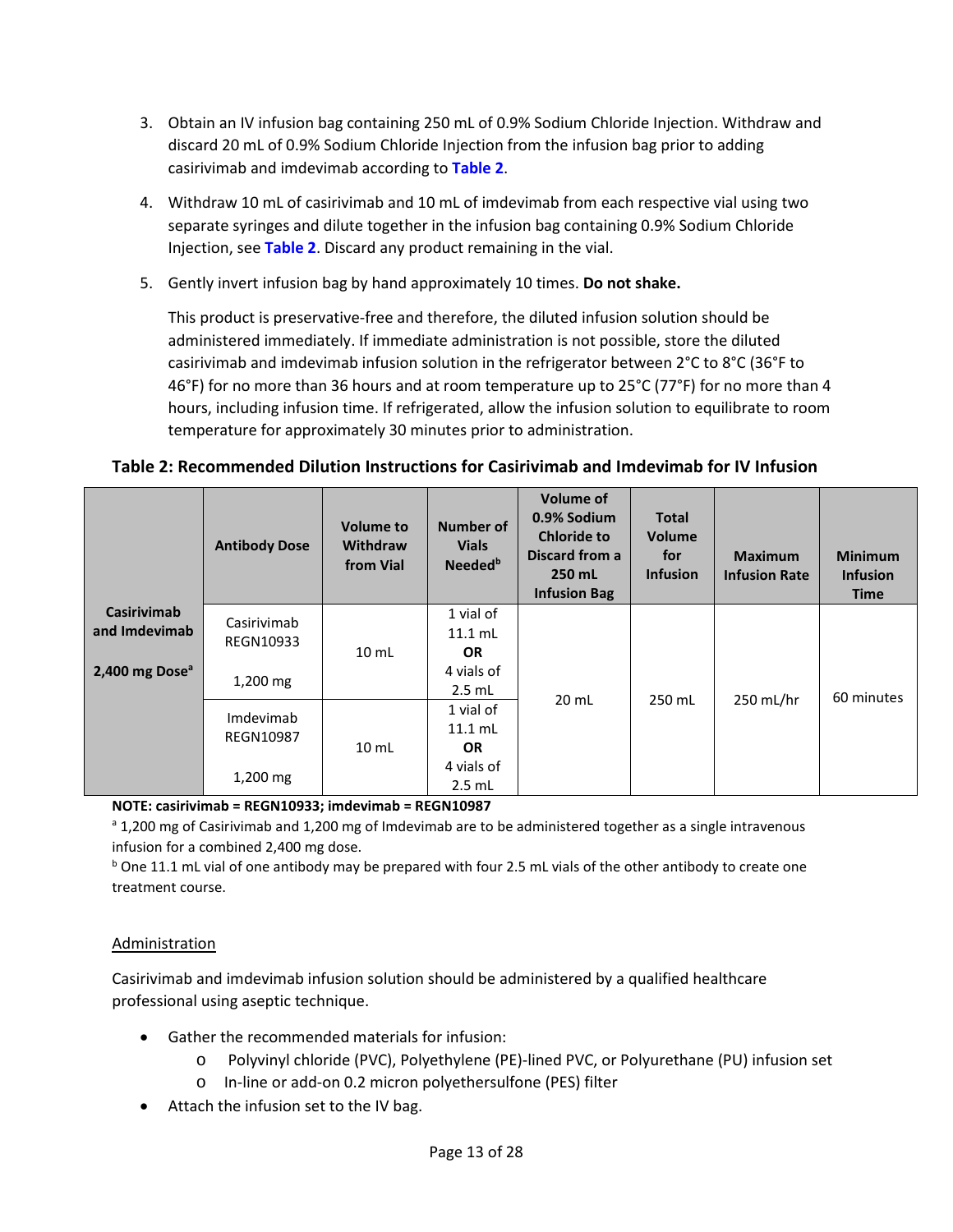- Prime the infusion set.
- Administer as an IV infusion via pump or gravity over at least 60 minutes through an intravenous line containing a sterile, in-line or add-on 0.2-micron polyethersulfone (PES) filter (see **[Table 2](#page-12-0)**).
- • The prepared infusion solution should not be administered simultaneously with any other medications other than 0.9% Sodium Chloride Injection is not known. medication. The compatibility of casirivimab and imdevimab injection with IV solutions and
- After infusion is complete, flush with 0.9% Sodium Chloride Injection.
- Discard unused product.
- Clinically monitor patients during administration and observe patients for at least 1 hour after infusion is complete.

#### Storage

 infusion solution in the refrigerator between 2°C to 8°C (36°F to 46°F) for no more than 36 hours and at room temperature up to 25°C (77°F) for no more than 4 hours, including infusion time. If refrigerated, allow the infusion solution to equilibrate to room temperature for approximately 30 minutes prior to This product is preservative-free and therefore, the diluted infusion solution should be administered immediately. If immediate administration is not possible, store the diluted casirivimab and imdevimab administration

## <span id="page-13-0"></span>**3 DOSAGE FORMS AND STRENGTHS**

Casirivimab is a sterile, preservative-free, clear to slightly opalescent, colorless to pale yellow solution available as:

• Injection: 300 mg/2.5 mL (120 mg/mL) or 1,332 mg/11.1 mL (120 mg/mL) in a single-dose vial

Imdevimab is a sterile, preservative-free, clear to slightly opalescent, colorless to pale yellow solution available as:

• Injection: 300 mg/2.5 mL (120 mg/mL) or 1,332 mg/11.1 mL (120 mg/mL) in a single-dose vial

**Casirivimab** and **imdevimab** carton and vial labels may instead be labeled **REGN10933** and **REGN10987**  respectively.

## <span id="page-13-1"></span>**4 CONTRAINDICATIONS**

None.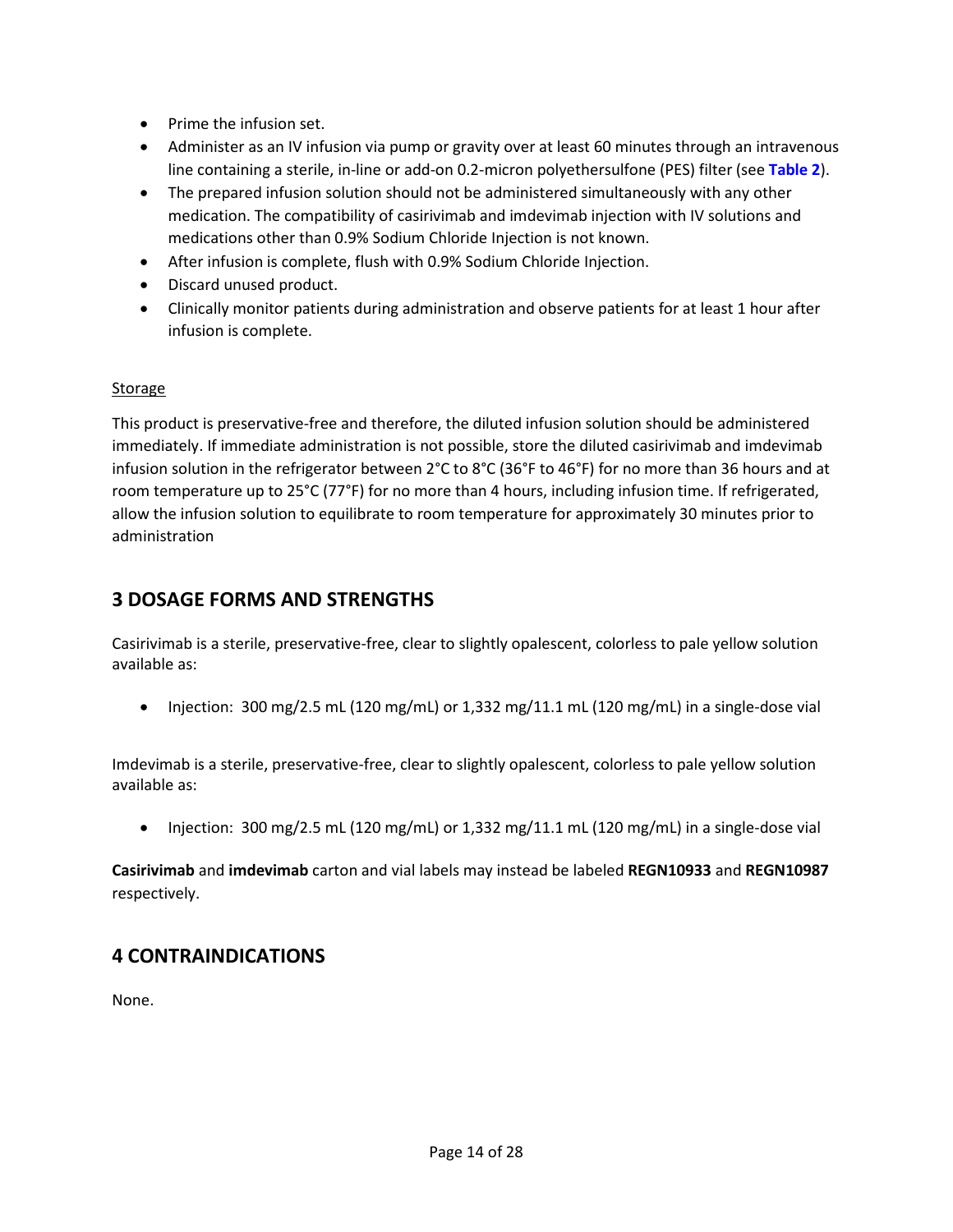## <span id="page-14-0"></span>**5 WARNINGS AND PRECAUTIONS**

 events may occur that have not been previously reported with casirivimab and imdevimab use. There are limited clinical data available for casirivimab and imdevimab. Serious and unexpected adverse

## <span id="page-14-1"></span>**5.1 Hypersensitivity Reactions including Anaphylaxis and Infusion-Related Reactions**

There is a potential for serious hypersensitivity reactions, including anaphylaxis, with administration of casirivimab and imdevimab. If signs or symptoms of a clinically significant hypersensitivity reaction or anaphylaxis occur, immediately discontinue administration and initiate appropriate medications and/or supportive care.

Infusion-related reactions have been observed with administration of casirivimab and imdevimab.

Signs and symptoms of infusion related reactions may include:

• fever, chills, nausea, headache, bronchospasm, hypotension, angioedema, throat irritation, rash including urticaria, pruritus, myalgia, dizziness.

 appropriate medications and/or supportive care. If an infusion-related reaction occurs, consider slowing or stopping the infusion and administer

## <span id="page-14-2"></span>**5.2 Limitations of Benefit and Potential for Risk in Patients with Severe COVID-19**

 due to COVID-19. Monoclonal antibodies, such as casirivimab and imdevimab, may be associated with worse clinical outcomes when administered to hospitalized patients requiring high flow oxygen or mechanical ventilation with COVID-19. Therefore, casirivimab and imdevimab are not authorized for use Benefit of treatment with casirivimab and imdevimab has not been observed in patients hospitalized in patients *[see Limitations of Authorized Use]*:

- <span id="page-14-3"></span>• who are hospitalized due to COVID-19, OR
- who require oxygen therapy due to COVID-19, OR
- • who require an increase in baseline oxygen flow rate due to COVID-19 in those on chronic oxygen therapy due to underlying non-COVID-19 related comorbidity.

## **6 OVERALL SAFETY SUMMARY**

Overall more than 2,100 subjects have been exposed to IV casirivimab and imdevimab in clinical trials in both hospitalized and non-hospitalized patients.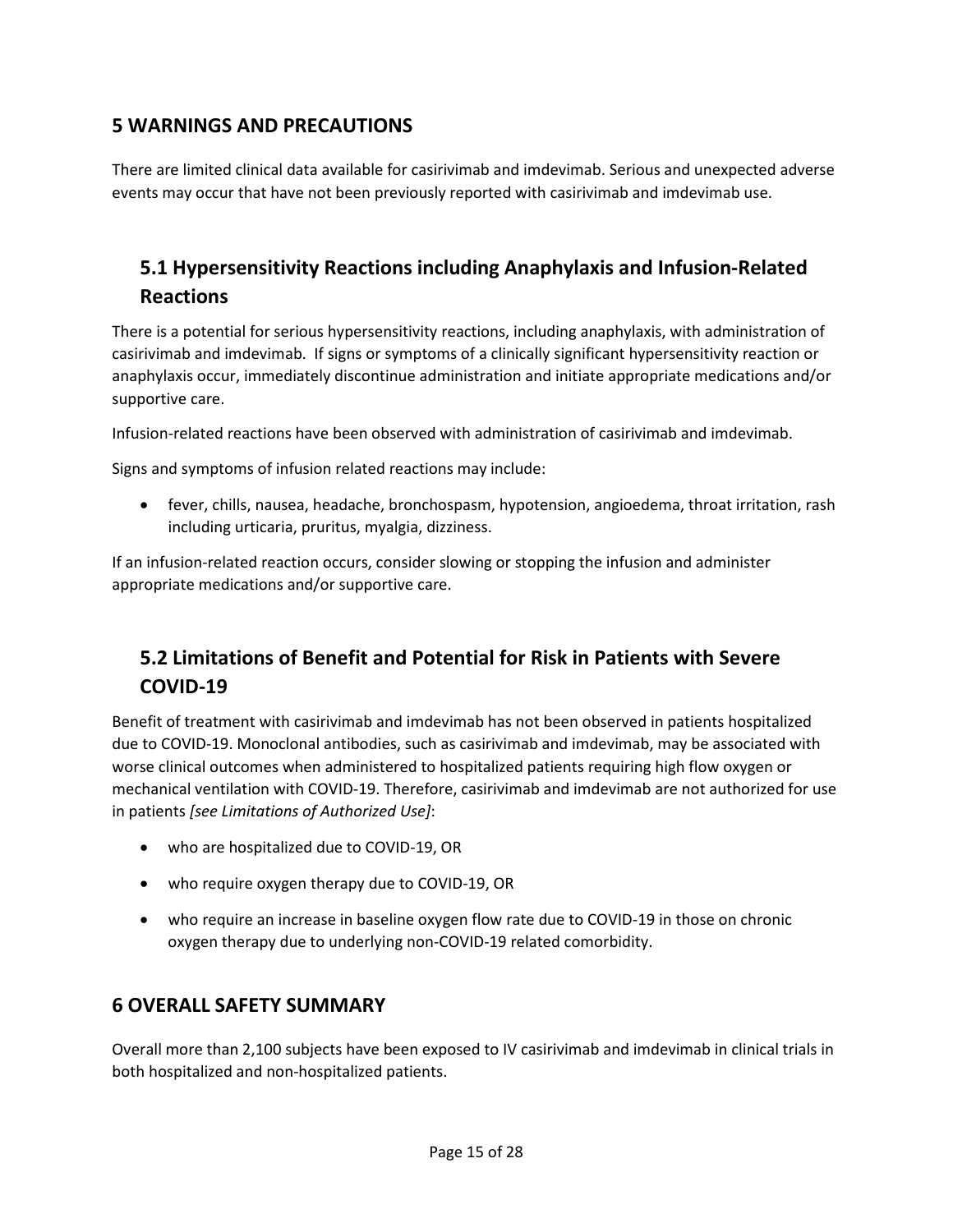## <span id="page-15-0"></span>**6.1 Clinical Trials Experience**

 The safety of casirivimab and imdevimab is based on analysis from one phase 1/2 trial of 799 ambulatory (non-hospitalized) subjects with COVID-19.

 SARS-CoV-2 viral infection determination within 3 days prior to the start of the infusion. Subjects were treated with a single infusion of 2,400 mg (1,200 mg casirivimab and 1,200 mg imdevimab) (N=258) or 8,000 mg (4,000 mg casirivimab and 4,000 mg imdevimab) (N=518), or placebo (n=262). The adverse higher through day 29, all serious adverse events (SAEs); and in phase 1 only, all grade 3 and 4 R10933-10987-COV-2067 is a randomized, double-blind, placebo-controlled clinical trial in ambulatory adults with mild to moderate COVID-19 symptoms who had a sample collected for the first positive events collected were infusion-related reactions and hypersensitivity reactions of moderate severity or treatment-emergent adverse events.

 group, 2 subjects (0.8%) in the casirivimab and imdevimab 8,000 mg group, and 6 subjects (2.3%) in the as Grade 3 or 4 adverse events were pneumonia, hyperglycemia, nausea and vomiting (2,400 mg and COVID-19, pneumonia and hypoxia (placebo). Casirivimab and imdevimab are not authorized at the Serious adverse events were reported in 4 subjects (1.6%) in the casirivimab and imdevimab 2,400 mg placebo group. None of the SAEs were considered to be related to study drug. SAEs that were reported casirivimab and imdevimab), intestinal obstruction and dyspnea (8,000 mg casirivimab and imdevimab) 8,000 mg dose (4,000 mg casirivimab and 4,000 mg imdevimab).

#### Hypersensitivity Including Anaphylaxis and Infusion-related Reactions

 One anaphylactic reaction was reported in the clinical program. The event began within 1 hour of completion of the infusion, and required treatment including epinephrine. The event resolved. Infusion-related reactions, of grade 2 or higher severity, were reported in 4 subjects (1.5%) in the 8,000 mg (4,000 mg casirivimab and 4,000 mg imdevimab) arm. These infusion-related reactions events were infusion-related reaction (nausea) was reported in the placebo arm and none were reported in the 2,400 mg (1,200 mg casirivimab and 1,200 mg imdevimab) arm. moderate in severity; and include pyrexia, chills, urticaria, pruritus, abdominal pain, and flushing. One

 In two subjects receiving the 8,000 mg dose of casirivimab and imdevimab, the infusion-related reactions (urticaria, pruritus, flushing, pyrexia, shortness of breath, chest tightness, nausea, vomiting) resulted in permanent discontinuation of the infusion. All events resolved [*see Warnings and Precautions (5.1)*].

## <span id="page-15-1"></span>**7 PATIENT MONITORING RECOMMENDATIONS**

Clinically monitor patients during infusion and observe patients for at least 1 hour after infusion is complete *[see Warnings and Precautions (5.1) and Clinical Trials Experience (6.1)]*.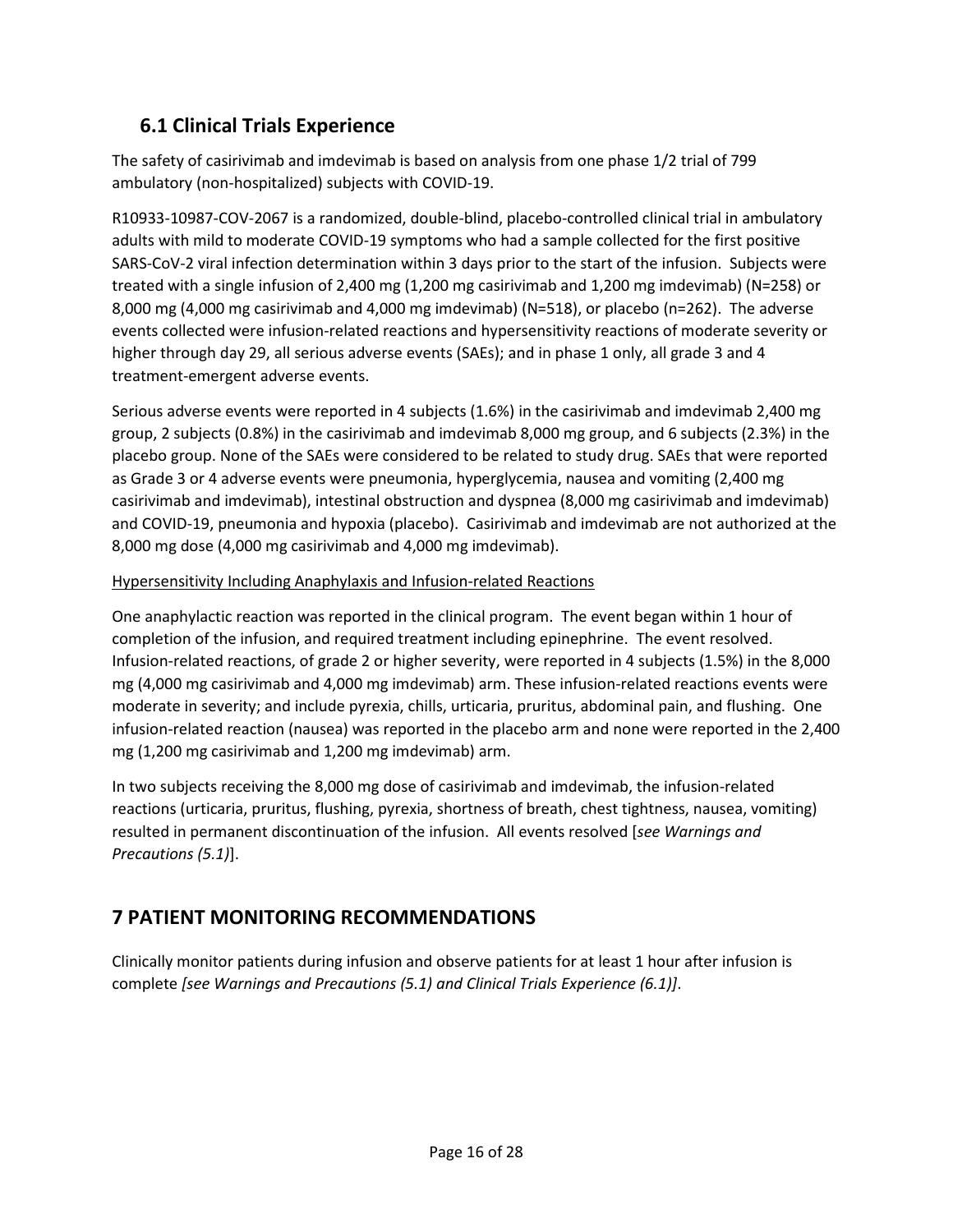## <span id="page-16-0"></span>**8 ADVERSE REACTIONS AND MEDICATION ERRORS REPORTING REQUIREMENTS AND INSTRUCTIONS**

 Clinical trials evaluating the safety of casirivimab and imdevimab are ongoing *[see Overall Safety Summary (*6*)].* 

Completion of FDA MedWatch Form to report all medication errors and serious adverse events<sup>\*</sup> occurring during casirivimab and imdevimab use and considered to be potentially related to casirivimab provider's designee. These adverse events must be reported within 7 calendar days from the onset of and imdevimab is mandatory and must be done by the prescribing healthcare provider and/or the the event:

\*Serious Adverse Events are defined as:

- death;
- a life-threatening adverse event;
- inpatient hospitalization or prolongation of existing hospitalization;
- • a persistent or significant incapacity or substantial disruption of the ability to conduct normal life functions;
- a congenital anomaly/birth defect;
- a medical or surgical intervention to prevent death, a life-threatening event, hospitalization, disability, or congenital anomaly.

 If a serious and unexpected adverse event occurs and appears to be associated with the use of casirivimab and imdevimab, the prescribing health care provider and/or the provider's designee should complete and submit a MedWatch form to FDA using one of the following methods:

- Complete and submit the report online: [www.fda.gov/medwatch/report.htm,](http://www.fda.gov/medwatch/report.htm) or
- Use a postage-paid Form FDA 3500 (available at [http://www.fda.gov/downloads/AboutFDA/ReportsManualsForms/Forms/UCM163919.pdf\)](http://www.fda.gov/downloads/AboutFDA/ReportsManualsForms/Forms/UCM163919.pdf) and returning by mail (MedWatch, 5600 Fishers Lane, Rockville, MD 20852-9787), or by fax (1-800- FDA-0178), or
- Call 1-800-FDA-1088 to request a reporting form

 **entire form with detailed information. It is important that the information reported to FDA be as IMPORTANT: When reporting adverse events or medication errors to MedWatch, please complete the detailed and complete as possible. Information to include:** 

- Patient demographics (e.g., patient initials, date of birth)
- Pertinent medical history
- Pertinent details regarding admission and course of illness
- Concomitant medications
- Timing of adverse event(s) in relationship to administration of casirivimab and imdevimab
- Pertinent laboratory and virology information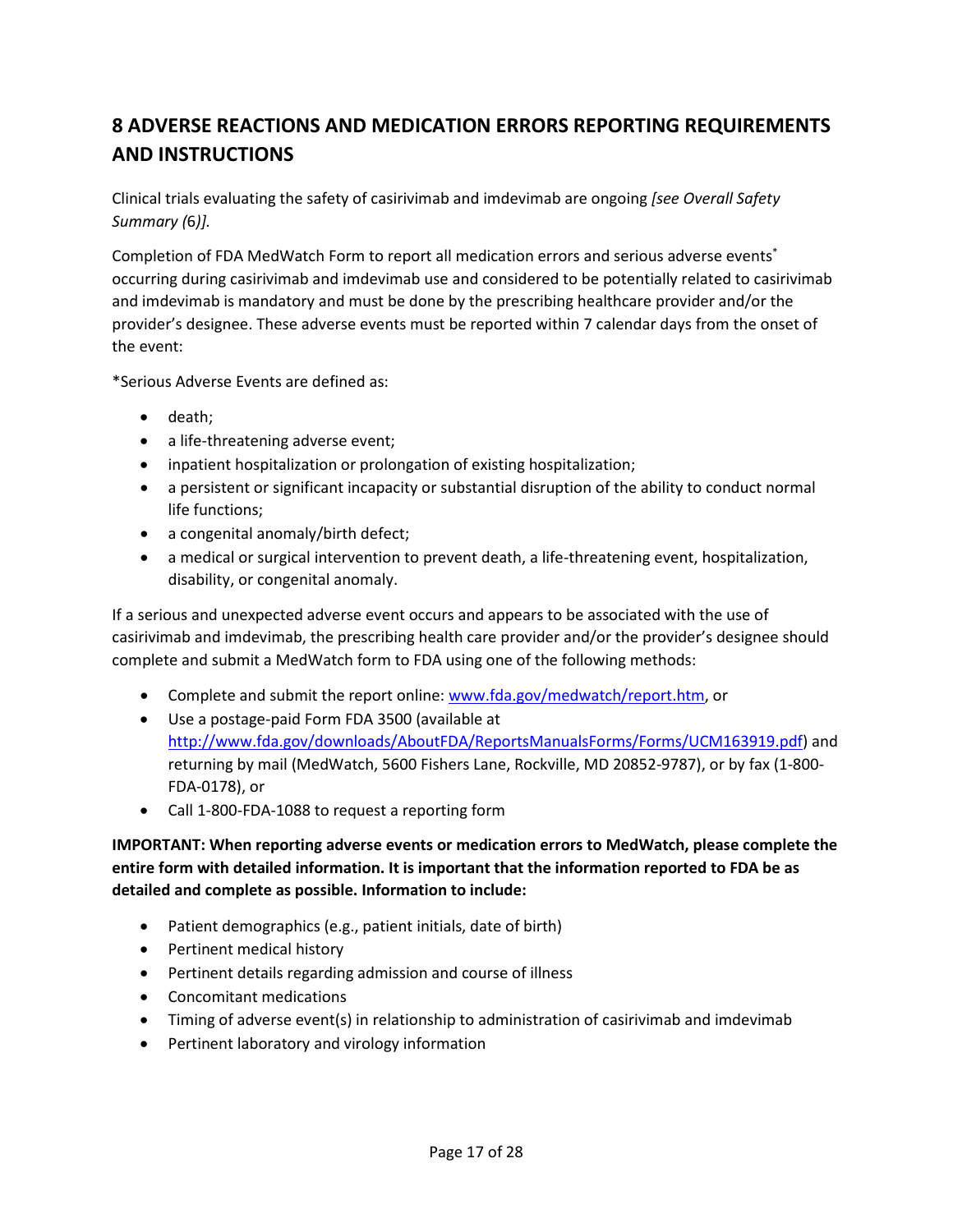• Outcome of the event and any additional follow-up information if it is available at the time of the MedWatch report. Subsequent reporting of follow-up information should be completed if additional details become available.

The following steps are highlighted to provide the necessary information for safety tracking:

- 1. In section A, box 1, provide the patient's initials in the Patient Identifier
- 2. In section A, box 2, provide the patient's date of birth or age
- 3. In section B, box 5, description of the event:
	- a. Write "Casirivimab and imdevimab treatment under Emergency Use Authorization (EUA)" as the first line
	- for ongoing safety evaluation of this unapproved drug. Please see information to include b. Provide a detailed report of medication error and/or adverse event. It is important to provide detailed information regarding the patient and adverse event/medication error listed above.
- 4. In section G, box 1, name and address:
	- institutional designee who is responsible for the report a. Provide the name and contact information of the prescribing health care provider or
	- b. Provide the address of the treating institution (NOT the health care provider's office address).

## <span id="page-17-0"></span>**9 OTHER REPORTING REQUIREMENTS**

In addition, please provide a copy of all FDA MedWatch forms to:

Regeneron Pharmaceuticals, Inc

Fax: 1-888-876-2736

E-mail: [medical.information@regeneron.com](mailto:medical.information@regeneron.com) 

Or call Regeneron Pharmaceuticals at 1-844-734-6643 to report adverse events.

## <span id="page-17-1"></span>**10 DRUG INTERACTIONS**

 are renally excreted or that are substrates, inducers, or inhibitors of cytochrome P450 enzymes are unlikely. Casirivimab and imdevimab are 2 monoclonal antibodies (mAbs) which are not renally excreted or metabolized by cytochrome P450 enzymes; therefore, interactions with concomitant medications that

# <span id="page-17-2"></span> **11 USE IN SPECIFIC POPULATIONS 11.1 Pregnancy**

<span id="page-17-3"></span>Risk Summary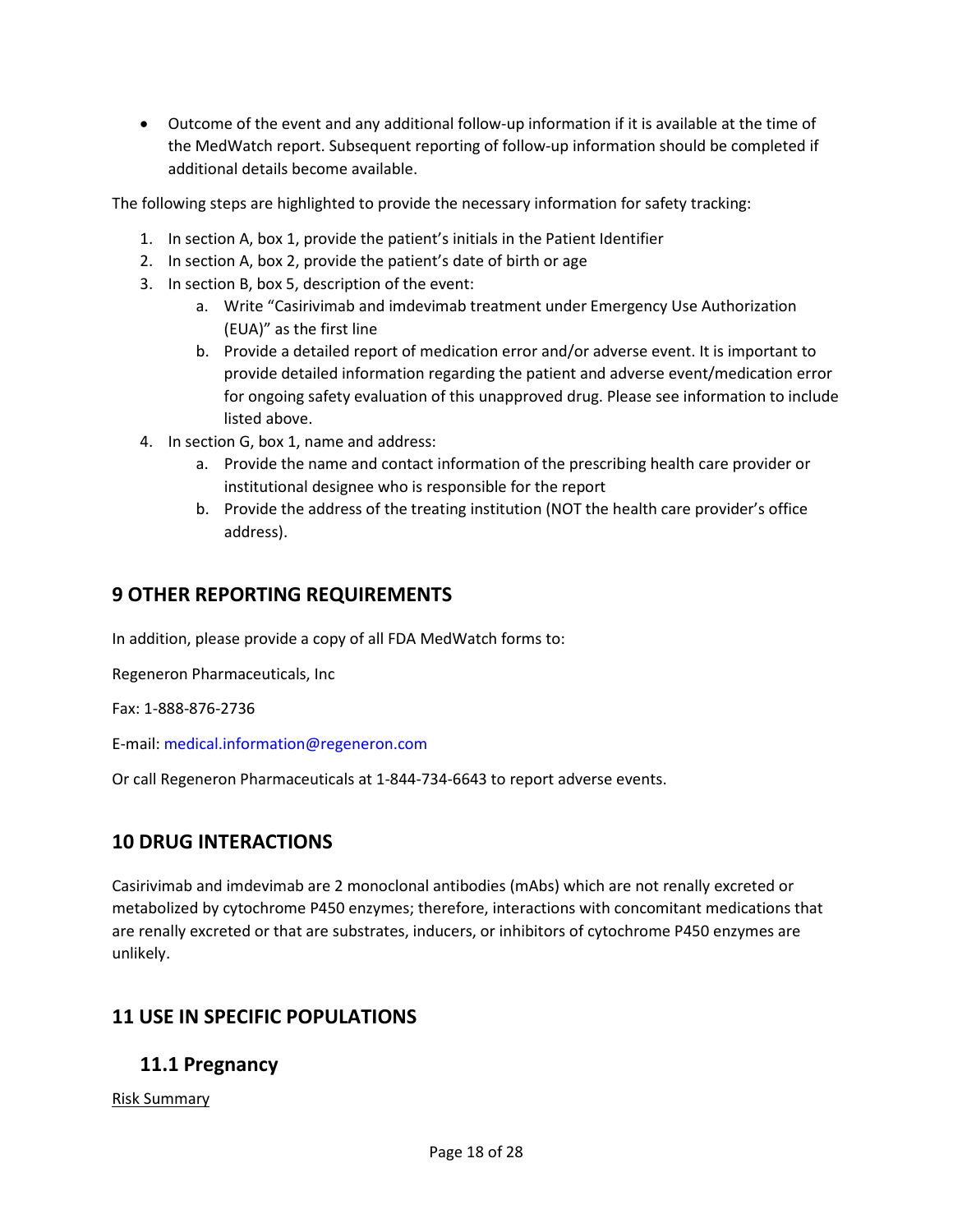adverse maternal or fetal outcomes. Casirivimab and imdevimab should only be used during pregnancy There are insufficient data to evaluate a drug-associated risk of major birth defects, miscarriage, or if the potential benefit outweighs the potential risk for the mother and the fetus.

 clinical concern was detected. Human immunoglobulin G1 (IgG1) antibodies are known to cross the mother to the developing fetus. It is unknown whether the potential transfer of casirivimab and imdevimab provides any treatment benefit or risk to the developing fetus. Nonclinical reproductive toxicity studies have not been conducted with casirivimab and imdevimab. In a tissue cross-reactivity study with casirivimab and imdevimab using human fetal tissues, no binding of placental barrier; therefore, casirivimab and imdevimab have the potential to be transferred from the

 unknown. All pregnancies have a background risk of birth defect, loss, or other adverse outcomes. In the clinically recognized pregnancies is 2 to 4% and 15 to 20%, respectively. The estimated background risk of major birth defects and miscarriage for the indicated population is U.S. general population, the estimated background risk of major birth defects and miscarriage in

## <span id="page-18-0"></span>**11.2 Nursing Mothers**

## Risk Summary

 milk, the effects on the breastfed infant, or the effects of the drug on milk production. Maternal IgG is considered along with the mother's clinical need for casirivimab and imdevimab and any potential adverse effects on the breastfed child from casirivimab and imdevimab or from the underlying maternal guidelines to avoid exposing the infant to COVID-19. There are no available data on the presence of casirivimab and/or imdevimab in human milk or animal known to be present in human milk. The developmental and health benefits of breastfeeding should be condition. Breastfeeding individuals with COVID-19 should follow practices according to clinical

## <span id="page-18-1"></span>**11.3 Pediatric Use**

 and imdevimab in patients 12 years of age and older and weighing at least 40 kg as observed in adults, The safety and effectiveness of casirivimab and imdevimab have not been assessed in pediatric patients. The recommended dosing regimen is expected to result in comparable serum exposures of casirivimab since adults with similar body weight have been included in Trial R10933-10987-COV-2067.

## <span id="page-18-2"></span>**11.4 Geriatric Use**

 years or older, and 2% were 75 years of age or older. The difference in PK of casirivimab and imdevimab Of the 799 patients with SARS-CoV-2 infection randomized in Trial R10933-10987-COV-2067, 7% were 65 in geriatric patients compared to younger patients is unknown.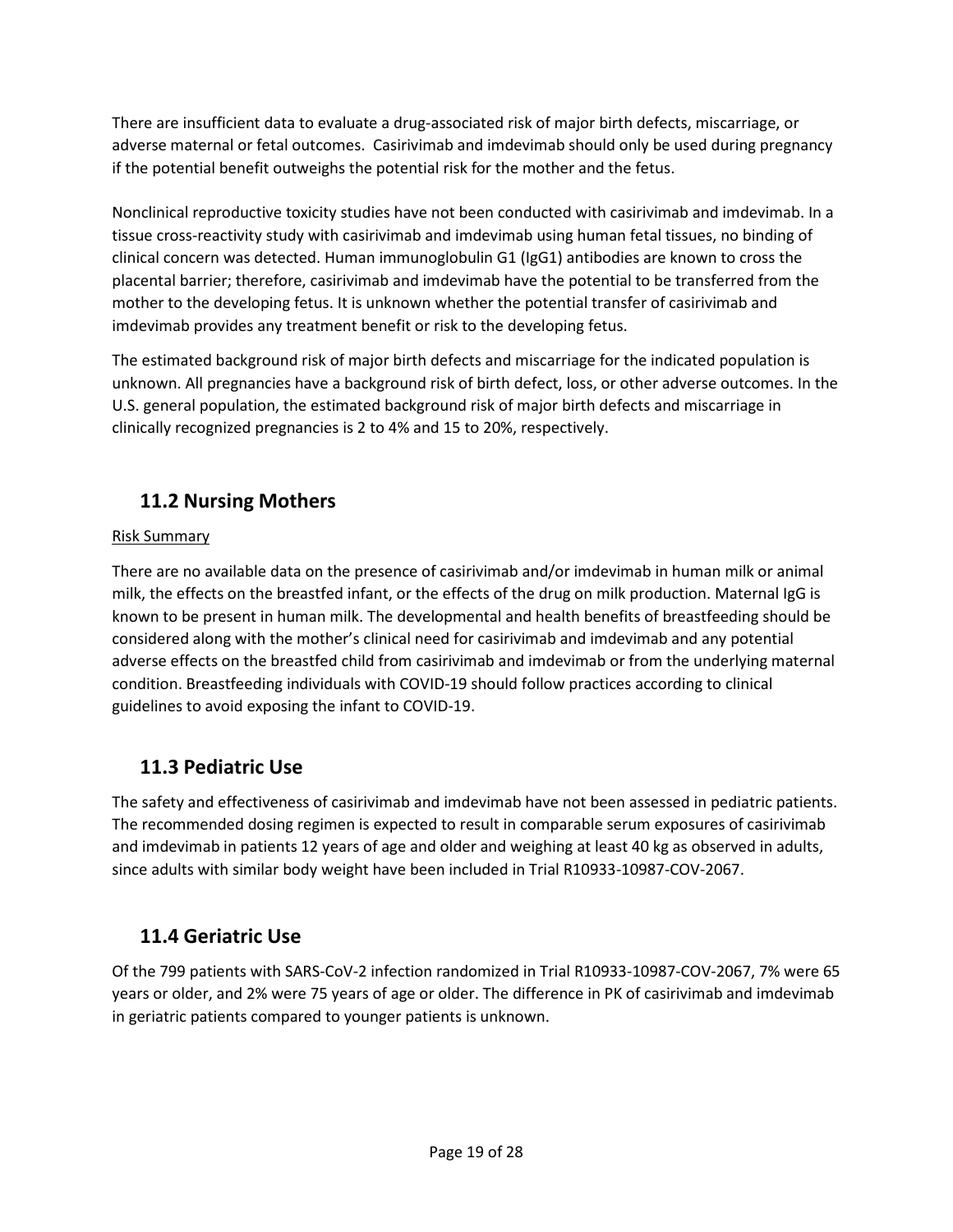## <span id="page-19-0"></span>**11.5 Renal Impairment**

 Casirivimab and imdevimab are not eliminated intact in the urine, thus renal impairment is not expected to affect the exposure of casirivimab and imdevimab.

## <span id="page-19-1"></span>**11.6 Hepatic Impairment**

The effect of hepatic impairment on PK of casirivimab and imdevimab is unknown.

## <span id="page-19-2"></span>**11.7 Other Specific Populations**

 The effect of other covariates (e.g., sex, race, body weight, disease severity) on PK of casirivimab and imdevimab is unknown.

## <span id="page-19-3"></span>**12 OVERDOSAGE**

 Doses up to 8,000 mg (4,000 mg each of casirivimab and imdevimab, greater than 3 times the observation of the clinical status of the patient. There is no specific antidote for overdose with recommended dose) have been administered in clinical trials without dose-limiting toxicity. Treatment of overdose should consist of general supportive measures including monitoring of vital signs and casirivimab and imdevimab.

## <span id="page-19-4"></span>**13 PRODUCT DESCRIPTION**

 heterotetramer consisting of 2 heavy chains and 2 light chains produced by recombinant DNA technology in Chinese hamster ovary (CHO) cell suspension culture and has an approximate molecular Casirivimab, a human immunoglobulin G-1 (IgG1) monoclonal antibody (mAb), is a covalent weight of 145.23 kDa.

 yellow solution in a single-dose vial for intravenous infusion after dilution available as a 300 mg/2.5 mL (120 mg/mL) or 1,332 mg/11.1 mL (120 mg/mL) solution and must be administered with imdevimab. Casirivimab injection is a sterile, preservative-free, clear to slightly opalescent and colorless to pale

- • Casirivimab: Each 2.5 mL of solution contains 300 mg of casirivimab, L-histidine (1.9 mg), L- histidine monohydrochloride monohydrate (2.7 mg), polysorbate 80 (2.5 mg), sucrose (200 mg), and Water for Injection, USP. The pH is 6.0.
- • Casirivimab: Each 11.1 mL of solution contains 1,332 mg of casirivimab, L-histidine (8.3 mg), L- histidine monohydrochloride monohydrate (12.1 mg), polysorbate 80 (11.1 mg), sucrose (888 mg), and Water for Injection, USP. The pH is 6.0.

 Imdevimab, a human IgG1 mAb, is a covalent heterotetramer consisting of 2 heavy chains and 2 light chains produced by recombinant DNA technology in Chinese hamster ovary (CHO) cell suspension culture and has an approximate molecular weight of 144.14 kDa.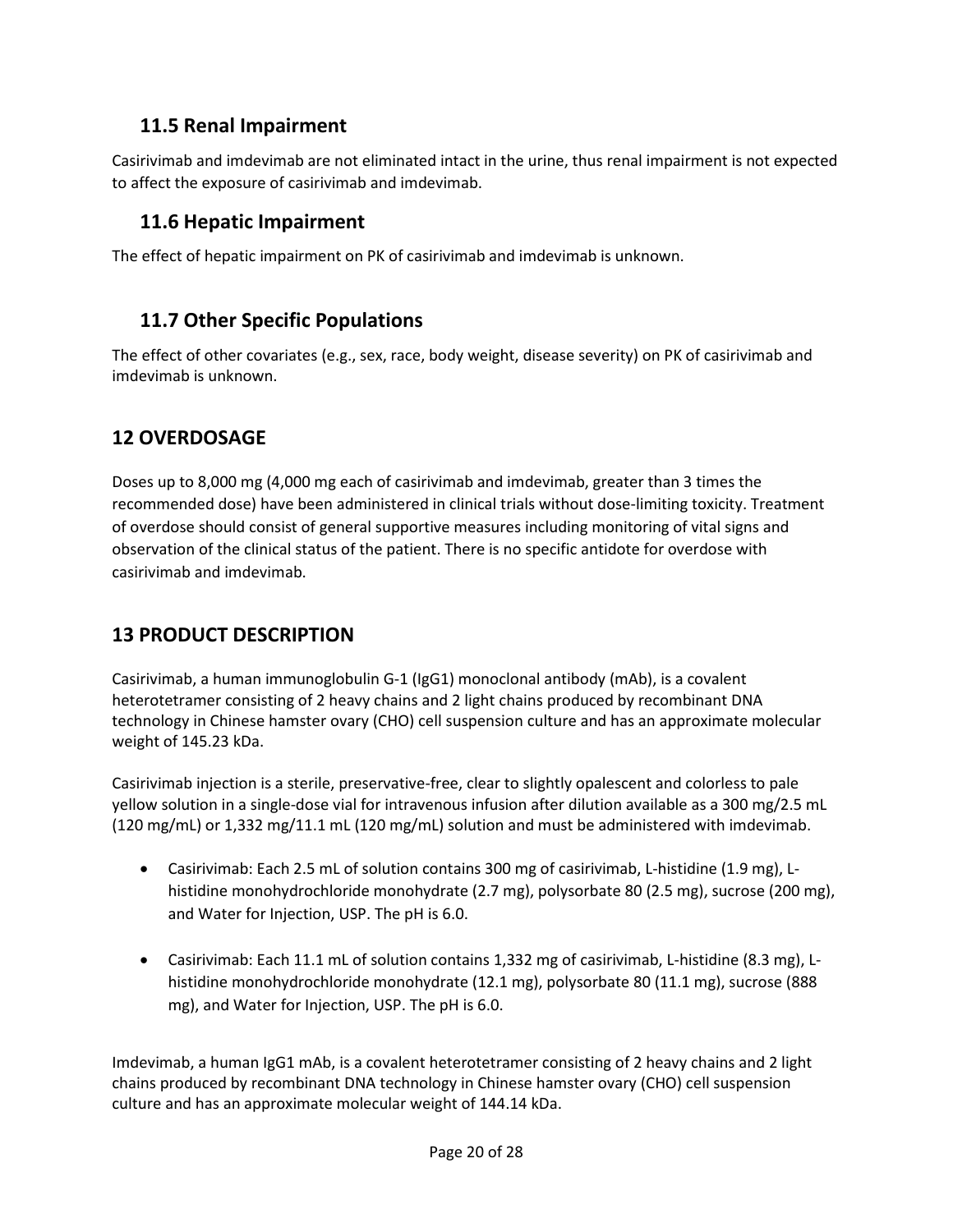yellow solution in a single-dose vial for intravenous infusion after dilution available as a 300 mg/2.5 mL (120 mg/mL) or 1,332 mg/11.1 mL (120 mg/mL) solution and must be administered with casirivimab. Imdevimab injection is a sterile, preservative-free, clear to slightly opalescent and colorless to pale

- • Imdevimab: Each 2.5 mL of solution contains 300 mg of imdevimab, L-histidine (1.9 mg), L- histidine monohydrochloride monohydrate (2.7 mg), polysorbate 80 (2.5 mg), sucrose (200 mg), and Water for Injection, USP. The pH is 6.0.
- • Imdevimab: Each 11.1 mL of solution contains 1,332 mg of imdevimab, L-histidine (8.3 mg), L- histidine monohydrochloride monohydrate (12.1 mg), polysorbate 80 (11.1 mg), sucrose (888 mg), and Water for Injection, USP. The pH is 6.0.

## <span id="page-20-0"></span>**14 CLINICAL PHARMACOLOGY**

## <span id="page-20-1"></span>**14.1 Mechanism of Action**

 Casirivimab (IgG1κ) and imdevimab (IgG1λ) are two recombinant human mAbs which are unmodified in the Fc regions. Casirivimab and imdevimab bind to non-overlapping epitopes of the spike protein receptor binding domain (RBD) of SARS-CoV-2 with dissociation constants  $K_D = 45.8$  pM and 46.7 pM, respectively. Casirivimab, imdevimab and the casirivimab + imdevimab combination blocked RBD binding to the human ACE2 receptor with IC<sub>50</sub> values of 56.4 pM, 165 pM and 81.8 pM, respectively [*see [Microbiology/Resistance Information \(15\)](#page-21-0)*].

## <span id="page-20-2"></span>**14.2 Pharmacodynamics**

 recommended doses (1,200 mg casirivimab and 1,200 mg imdevimab; 4,000 mg casirivimab and 4,000 mg imdevimab) in ambulatory patients with COVID-19. A flat dose-response relationship for efficacy was identified for casirivimab and imdevimab at those two doses, based on viral load and clinical outcomes. Trial R10933-10987-COV-2067 evaluated casirivimab and imdevimab with doses of 1 and 3.33 times the

## <span id="page-20-3"></span>**14.3 Pharmacokinetics**

Pharmacokinetic profiles of casirivimab and imdevimab are expected to be consistent with the profile of other IgG1 mAbs.

## Specific Populations

 The effect of different covariates (e.g., age, sex, race, body weight, disease severity, hepatic impairment) of casirivimab and imdevimab, since mAbs with molecular weight >69 kDa are known not to undergo renal elimination. Similarly, dialysis is not expected to impact the PK of casirivimab and imdevimab. on the PK of casirivimab and imdevimab is unknown. Renal impairment is not expected to impact the PK

#### Drug-Drug Interactions

 Casirivimab and imdevimab are mAbs which are not renally excreted or metabolized by cytochrome P450 enzymes; therefore, interactions with concomitant medications that are renally excreted or that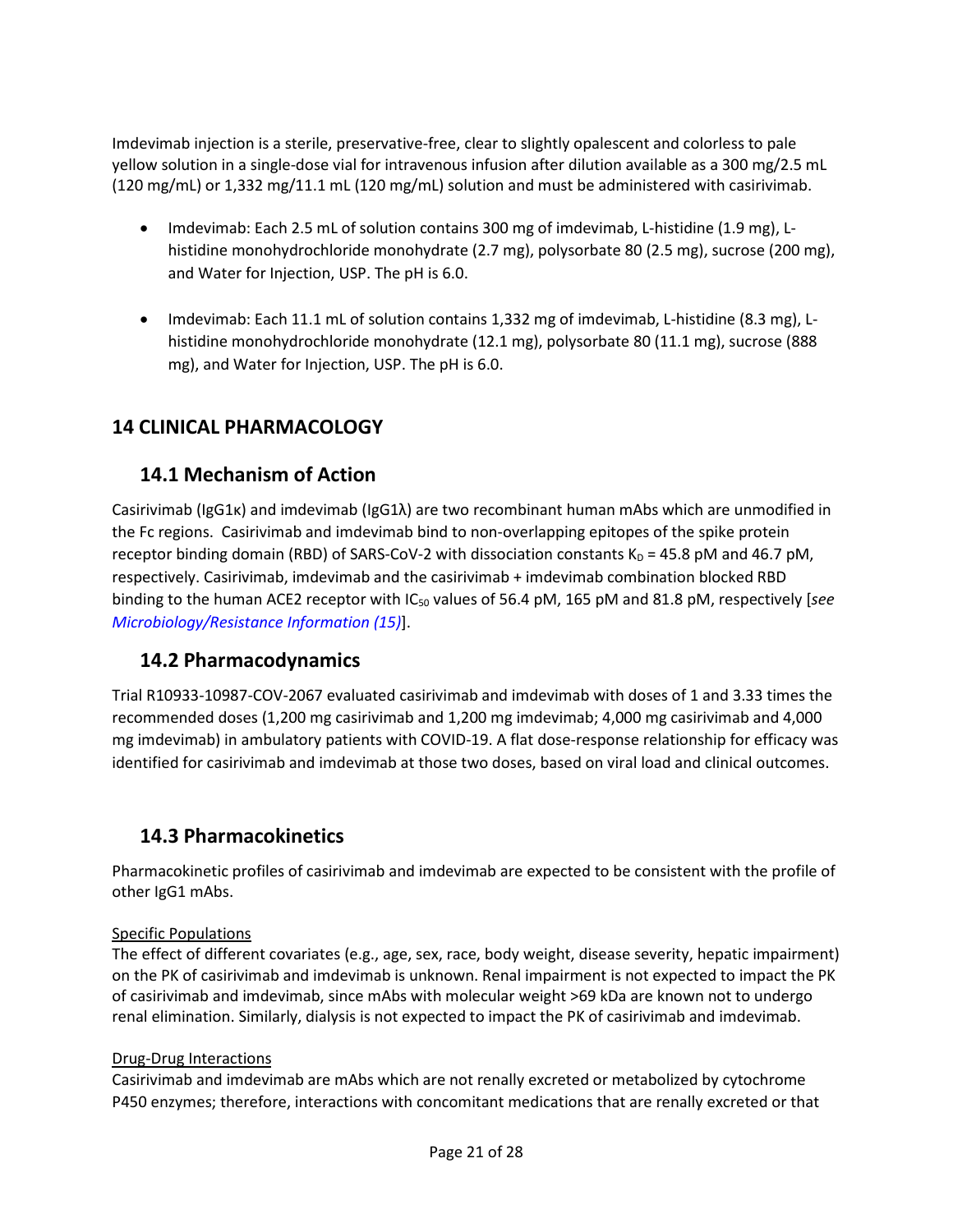are substrates, inducers, or inhibitors of cytochrome P450 enzymes are unlikely *[see Drug Interactions (10)]*.

## <span id="page-21-0"></span>**15 MICROBIOLOGY/RESISTANCE INFORMATION**

### Antiviral Activity

imdevimab combination neutralized SARS-CoV-2 (USA-WA1/2020 isolate) with EC $_{50}$  values of 37.4 pM (0.006 μg/mL), 42.1 pM (0.006 μg/mL), and 31.0 pM (0.005 μg/mL) respectively. In a SARS-CoV-2 virus neutralization assay in Vero E6 cells, casirivimab, imdevimab, and the casirivimab +

 (NK) effector cells. Casirivimab, imdevimab and the casirivimab + imdevimab combination mediated Antibody-dependent cell-mediated cytotoxicity (ADCC) and antibody-dependent cellular phagocytosis (ADCP) were assessed using Jurkat target cells expressing SARS-CoV-2 spike protein. Casirivimab, imdevimab and the casirivimab + imdevimab combination mediated ADCC with human natural killer ADCP with human macrophages. Casirivimab, imdevimab and the casirivimab + imdevimab combination did not mediate complement-dependent cytotoxicity in cell-based assays.

#### Antibody Dependent Enhancement (ADE) of Infection

 The potential of casirivimab and of imdevimab to mediate viral entry was assessed in immune cell lines spike protein at concentrations of mAb(s) down to approximately 10-fold below the respective (maximum infection in total cells of 1.34% and 0.24%, respectively, for imdevimab; 0.69% and 0.06%, respectively for the casirivimab + imdevimab combination), but not any other cell lines tested (IM9, K562, Ramos and U937 cells).<br><u>Antiviral Resistance</u> co-incubated with recombinant vesicular stomatitis virus (VSV) pseudoparticles expressing SARS-CoV-2 neutralization  $EC_{50}$  values. The casirivimab + imdevimab combination and imdevimab alone, but not casirivimab alone, mediated entry of pseudoparticles into FcγR2<sup>+</sup>Raji and FcγR1<sup>+</sup> /FcγR2+ THP1 cells

 There is a potential risk of treatment failure due to the development of viral variants that are resistant to the casirivimab + imdevimab combination.

 CoV-2 spike protein in the presence of casirivimab or imdevimab individually, but not following passage susceptibility to casirivimab included spike protein amino acid substitutions K417E, Y453F, L455F, F486V and Q493K, and variants which showed reduced susceptibility to imdevimab included K444Q and V445A substitutions. Each variant showing reduced susceptibility to one mAb retained susceptibility to the Escape variants were identified following passage in cell culture of recombinant VSV encoding SARSin the presence of the casirivimab + imdevimab combination. Variants which showed reduced other, and all variants retained susceptibility to the casirivimab + imdevimab combination.

 variants identified as the most common RBD variations in circulation as of late March 2020, and D614G, In neutralization assays using VSV pseudotyped with 37 different receptor binding domain (RBD) D614N spike protein variants, casirivimab had reduced susceptibility (4.5-fold) to G476S and S494P variants, and imdevimab had reduced susceptibility (463-fold) to the N439K variant. The casirivimab + imdevimab combination retained activity against all variants tested.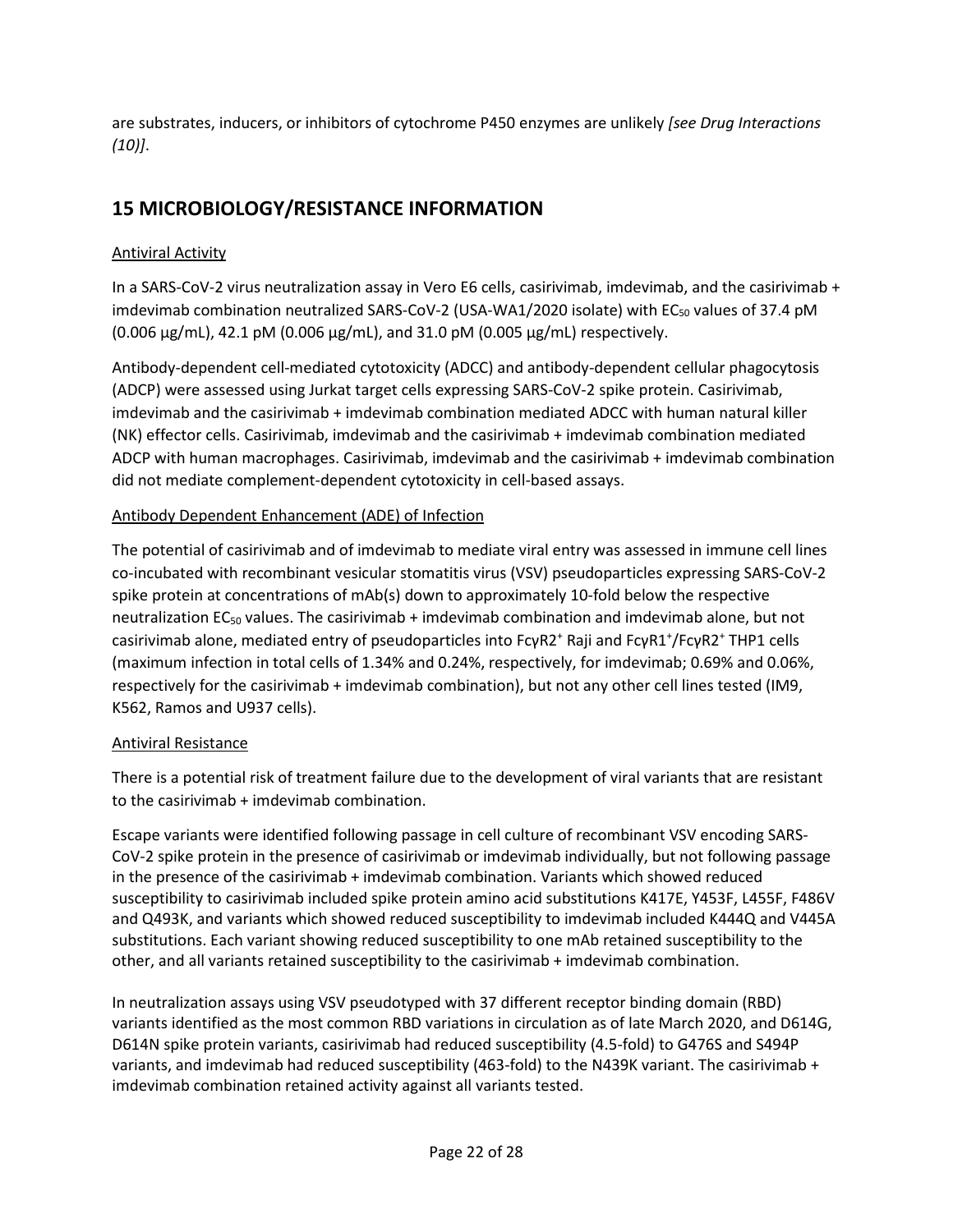In clinical trial R10933-10987-COV-2067, interim data indicated only one variant (G446V) occurring at an allele fraction ≥15%, which was detected in 3/66 subjects who had nucleotide sequencing data, each at a single time point (two at baseline in subjects from placebo and 2,400 mg casirivimab + imdevimab combination groups, and one at Day 25 in a subject from the 8,000 mg casirivimab + imdevimab combination group). The G446V variant had reduced susceptibility to imdevimab of 135-fold compared to wild-type in a VSV pseudoparticle neutralization assay but retained susceptibility to casirivimab and the casirivimab + imdevimab combination.

It is possible that resistance-associated variants to the casirivimab + imdevimab combination could have cross-resistance to other mAbs targeting the receptor binding domain of SARS-CoV-2. The clinical impact is not known.

#### Immune Response Attenuation

<span id="page-22-0"></span>There is a theoretical risk that antibody administration may attenuate the endogenous immune response to SARS-CoV-2 and make patients more susceptible to re-infection.

## **16 NONCLINICAL TOXICOLOGY**

 Carcinogenicity, genotoxicity, and reproductive toxicology studies have not been conducted with casirivimab and imdevimab.

 In a toxicology study in cynomolgus monkeys, casirivimab and imdevimab had no adverse effects when administered intravenously. Non-adverse liver findings (minor transient increases in AST and ALT) were observed.

In tissue cross-reactivity studies with casirivimab and imdevimab using human adult and fetal tissues, no binding of clinical concern was detected.

## <span id="page-22-1"></span>**17 ANIMAL PHARMACOLOGIC AND EFFICACY DATA**

 The casirivimab + imdevimab combination has been assessed in rhesus macaque and Syrian golden day post infection resulted in approximately 1-2 log<sub>10</sub> reductions in genomic and sub-genomic viral RNA pathology relative to placebo-treated animals. Therapeutic administration of the casirivimab + imdevimab combination at 5 mg/kg and 50 mg/kg doses to hamsters 1-day post infection resulted in hamster treatment models of SARS-CoV-2 infection. Therapeutic administration of the casirivimab + imdevimab combination at 25 mg/kg or 150 mg/kg into rhesus macaques (n=4 for each dosing group) 1 in nasopharyngeal swabs and oral swabs at Day 4 post-challenge in most animals, and reduced lung reduced weight loss relative to placebo treated animals, but had no clear effects on viral load in lung tissue. The applicability of these findings to a clinical setting is not known.

## **18 CLINICAL TRIAL RESULTS AND SUPPORTING DATA FOR EUA**

## <span id="page-22-2"></span>**18.1 Mild to Moderate COVID-19 (R10933-10987-COV-2067)**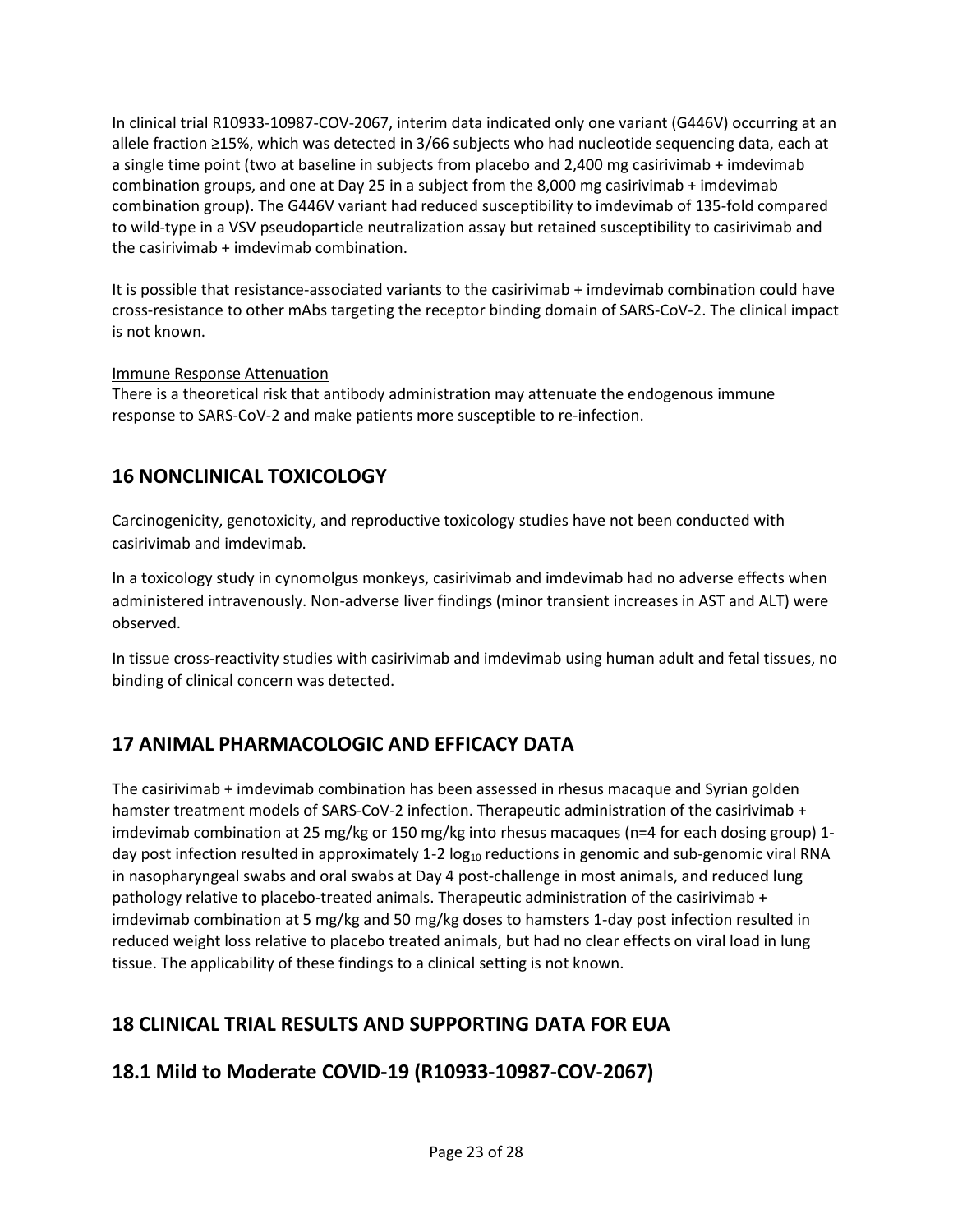The data supporting this EUA are based on the analysis of Phase 1/2 from trial R10933-10987-COV-2067, that occurred after 799 enrolled subjects had completed at least 28 days of study duration. R10933- and imdevimab for the treatment of adult subjects with mild to moderate COVID-19 (subjects with Treatment was initiated within 3 days of obtaining a positive SARS-CoV-2 viral infection determination. Subjects were randomized in a 1:1:1 manner to receive a single intravenous (IV) infusion of 2,400 mg of casirivimab and imdevimab (1,200 mg of each) (n=266), or 8,000 mg of casirivimab and imdevimab (4,000 mg of each) (n=267), or placebo (n=266). 10987-COV-2067 is a randomized, double-blinded, placebo-controlled clinical trial studying casirivimab COVID-19 symptoms who are not hospitalized). The trial enrolled adult subjects who were not hospitalized and had at least 1 or more COVID-19 symptoms that were at least mild in severity.

 At baseline, the median age was 42 years (with 7% of subjects ages 65 years or older), 53% of the subjects were female, 85% were White, 50% were Hispanic or Latino, and 9% were Black; 34% were across the casirivimab and imdevimab and placebo treatment groups. considered high risk (as defined in Section 2). Approximately 31% of subjects reported at least 1 severe symptom at baseline, 36% reported at least 1 moderate symptom and no severe symptoms, and 13% reported only mild symptoms. The median duration of symptoms was 3 days; mean viral load was 5.8  $log_{10}$  copies/mL at baseline. The baseline demographics and disease characteristics were well balanced

 full analysis set (mFAS). In the mFAS (n=665) for the Phase 1/2 analysis, the difference in TWA from Day 1 through Day 7 for the pooled doses of casirivimab and imdevimab compared with placebo was -0.36  $log_{10}$  copies/mL (p<0.0001). The largest reductions in viral load relative to placebo occurred in patients Reductions occurring from Day 1 through Day 11 were similar to those for Day 1 through Day 7. **Figure 1**  The pre-specified primary endpoint in Phase 1/2 of trial R10933-10987-COV-2067 was the time weighted average (TWA) change from baseline in viral load ( $log_{10}$  copies/mL), as measured by RT-qPCR in nasopharyngeal swab samples, in subjects with a positive baseline RT-qPCR value, i.e., the modified with high viral load (-0.78  $log_{10}$  copies/mL) or who were seronegative (-0.69  $log_{10}$  copies/mL) at baseline. shows the mean change from baseline in SARS-COV-2 viral load over time.

#### **Figure 1. Mean Change from Baseline in SARS-COV-2 Viral Load Over Time**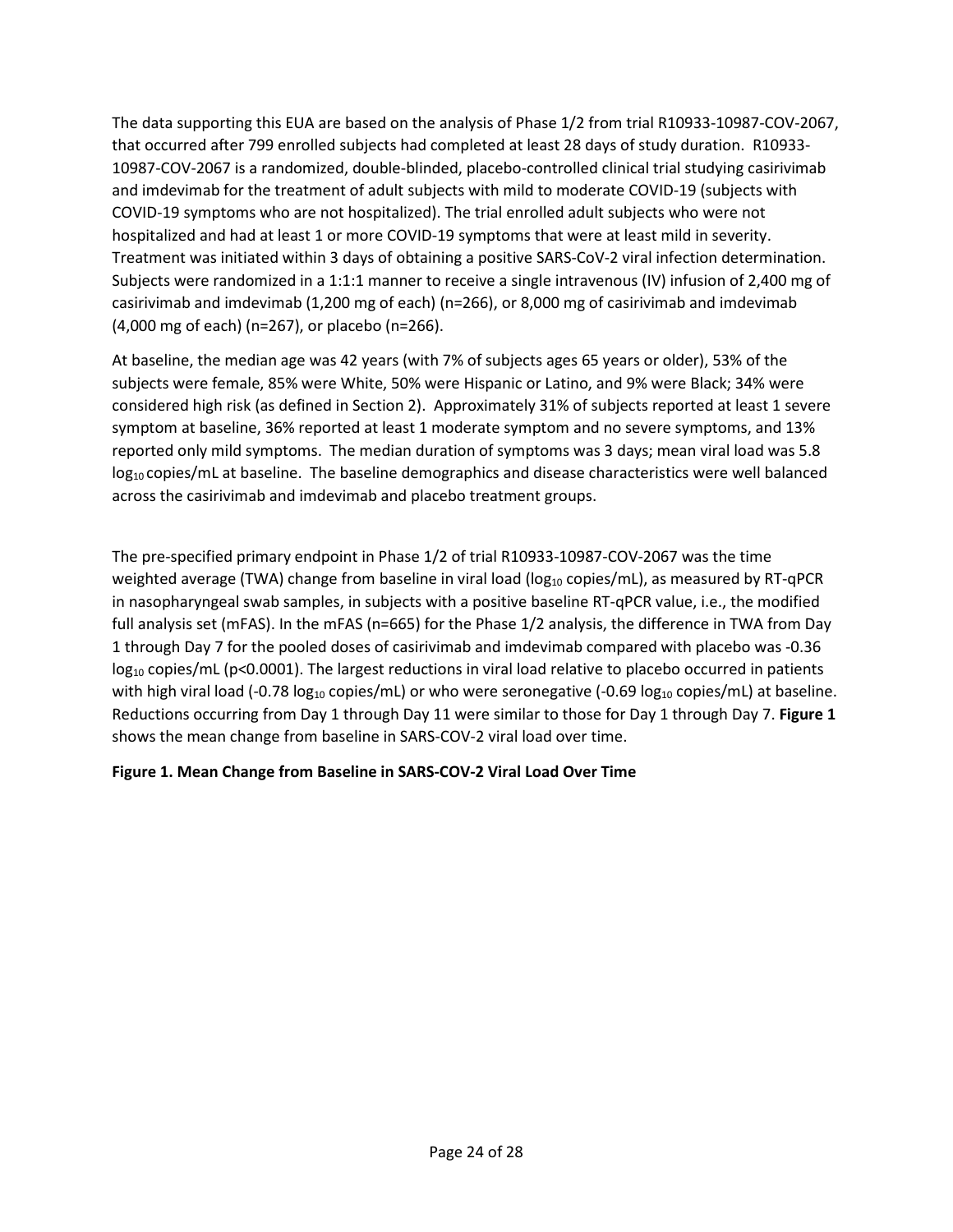

 hospitalizations, emergency room visits, urgent care visits, or physician office/telemedicine visits for While viral load was used to define the primary endpoint in the Phase 1/2 analysis, clinical evidence demonstrating that casirivimab and imdevimab may be effective came from the predefined secondary endpoint, medically attended visits (MAV) related to COVID-19. Medically attended visits comprised COVID-19. A lower proportion of subjects treated with casirivimab and imdevimab had COVID-19 related MAVs (2.8% for combined treatment arms vs 6.5% placebo). In post-hoc analyses, a lower proportion of subjects treated with casirivimab and imdevimab had COVID-19-related hospitalizations or emergency room visits compared to placebo, se[e Table 3.](#page-24-0) Results for this endpoint were suggestive of a relatively flat dose-response relationship. The absolute risk reduction for casirivimab and imdevimab compared to placebo was greater in subjects at high risk for progression to severe COVID-19 and/or hospitalization, according to the criteria outlined in section 2 [\(Table 4\)](#page-25-1).

<span id="page-24-0"></span>

| Table 3: Proportion of Subjects with Events of Hospitalization or Emergency Room Visits |  |
|-----------------------------------------------------------------------------------------|--|
| Within 28 Days After Treatment <sup>a</sup>                                             |  |

| <b>Treatment</b>                                         | Ν <sup>b</sup><br>Events |    | Proportion of subjects |  |
|----------------------------------------------------------|--------------------------|----|------------------------|--|
| Placebo                                                  | 231                      | 10 | 4%                     |  |
| $\pm$ 2,400 mg <sup>c</sup> casirivimab and<br>imdevimab | 215                      |    | 2%                     |  |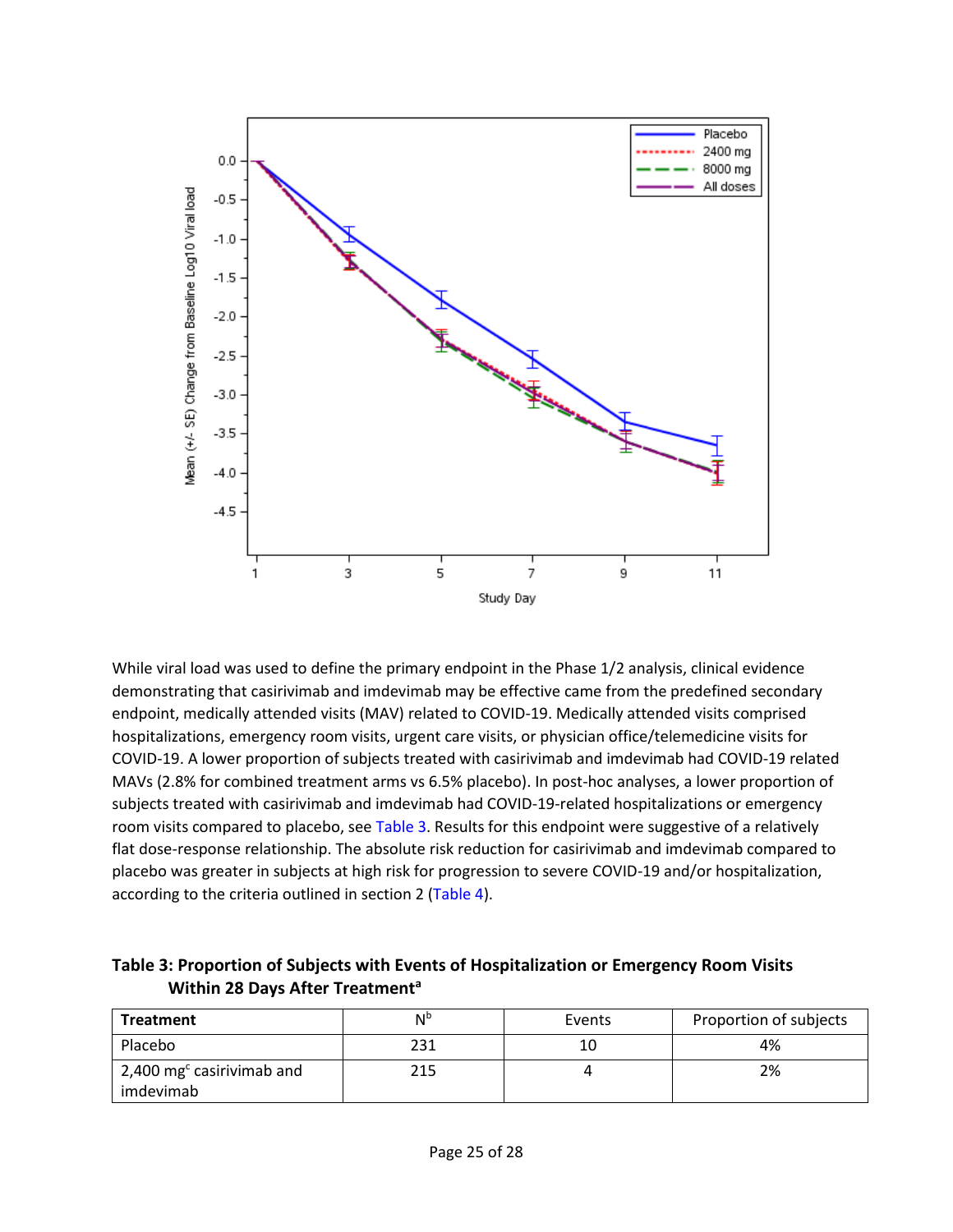| $\vert$ 8,000 mg <sup>d</sup> casirivimab and | 219 | 2% |
|-----------------------------------------------|-----|----|
| imdevimab                                     |     |    |
| All doses casirivimab and                     | 434 | 2% |
| imdevimab                                     |     |    |

a Hospitalization and emergency room visits were a subset of a key secondary endpoint, Medically-Attended Visits, which also included urgent care visits, physician's office visits and telemedicine visits.

 $b$ N = number of randomized subjects with a positive central-lab determined RT-qPCR from nasopharyngeal swab samples at randomization

 $c$  2,400 mg (1,200 mg casirivimab and 1,200 mg imdevimab)

 $d$  8,000 mg (4,000 mg casirivimab and 4,000 mg imdevimab)

## <span id="page-25-1"></span>**Table 4: Proportion of Subjects with Events of Hospitalization or Emergency Room Visits Within 28 Days After Treatment for Subjects at Higher Risk of Hospitalizationa**

| <b>Treatment</b>                         | N <sub>p</sub> | Events | Proportion of subjects |
|------------------------------------------|----------------|--------|------------------------|
| Placebo                                  | 78             |        | 9%                     |
| 2,400 $mgc$ casirivimab and<br>imdevimab | 70             |        | 3%                     |
| 8,000 $mgd$ casirivimab and<br>imdevimab | 81             |        | 2%                     |
| All doses casirivimab and<br>imdevimab   | 151            |        | 3%                     |

<sup>a</sup> Hospitalization and emergency room visits were a subset of a key secondary endpoint, Medically-Attended Visits, which also included urgent care visits, physician's office visits and telemedicine visits.

 $b$ N = number of randomized subjects with a positive central-lab determined RT-qPCR from nasopharyngeal swab samples at randomization

 $c$  2,400 mg (1,200 mg casirivimab and 1,200 mg imdevimab)

 $d$ 8,000 mg (4,000 mg casirivimab and 4,000 mg imdevimab)

<span id="page-25-0"></span> taste or smell, fatigue, loss of appetite, confusion, dizziness, pressure or tight chest, chest pain, stomach ache, rash, sneezing, sputum/phlegm, runny nose. Symptom improvement was defined as symptoms scored as moderate or severe at baseline being scored as mild or absent, and symptoms scored as mild The median time to symptom improvement, as recorded in a trial-specific daily symptom diary, was 5 days for casirivimab and imdevimab-treated subjects, as compared with 6 days for placebo-treated subjects. Symptoms assessed were shortness of breath or difficulty breathing, chills, feverish, sore throat, cough, nausea, vomiting, diarrhea, headache, red or watery eyes, body and muscle aches, loss of or absent at baseline being scored as absent.

## **19 HOW SUPPLIED/STORAGE AND HANDLING**

#### **How Supplied**

yellow solution supplied in a single-dose vial. Refer to [Table 5.](#page-26-1) Casirivimab injection is a sterile, preservative-free, clear to slightly opalescent, colorless to pale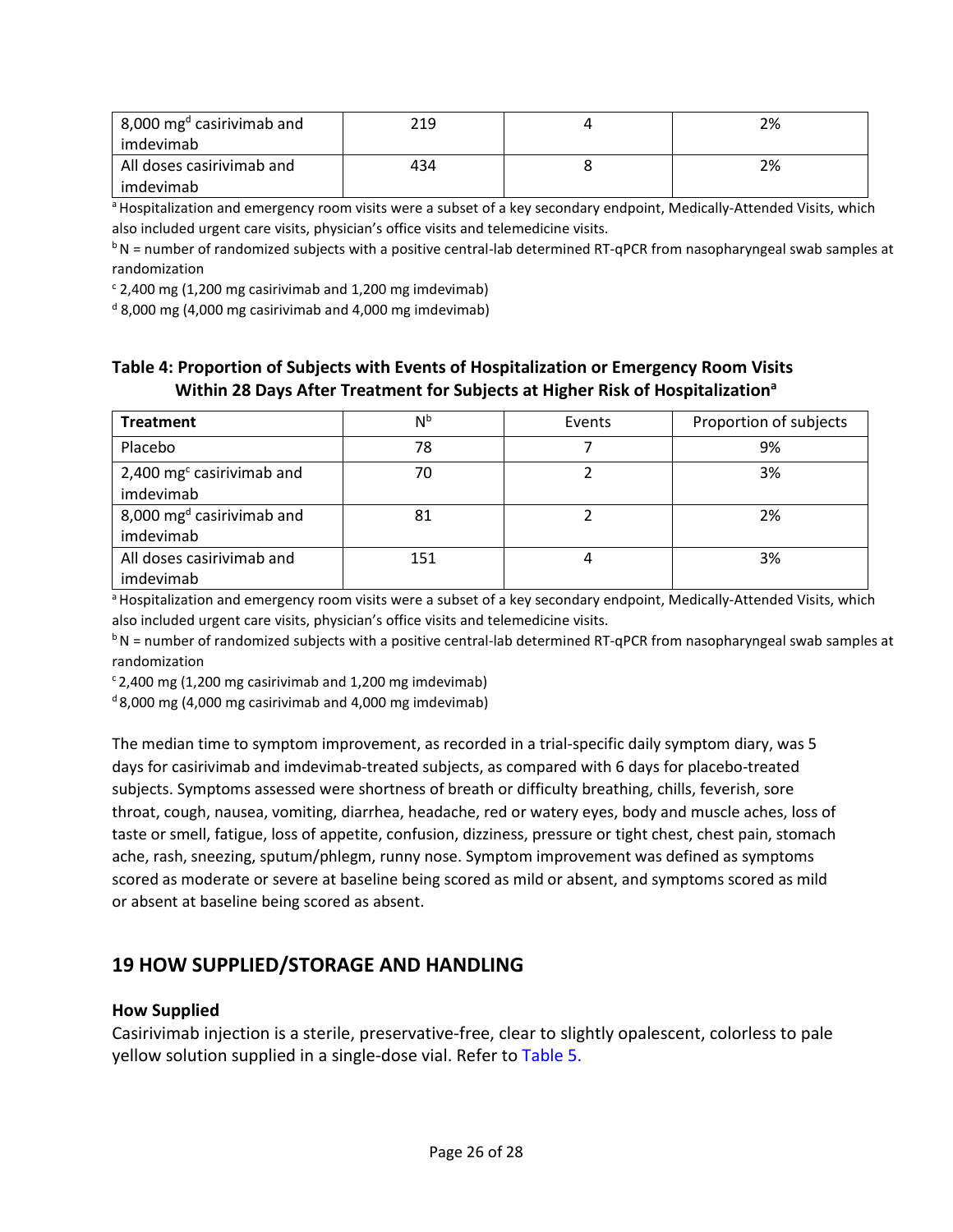Imdevimab injection is a sterile, preservative-free, clear to slightly opalescent, colorless to pale yellow solution supplied in a single-dose vial. Refer to [Table 5.](#page-26-1)

## **CASIRIVIMAB AND IMDEVIMAB MUST BE ADMINISTERED TOGETHER.**

| Antibody           | Concentration                          | <b>Package Size</b> | <b>NDC Number</b> |
|--------------------|----------------------------------------|---------------------|-------------------|
| <b>Casirivimab</b> | 1332 mg/11.1 mL (120<br>mg/mL)         | 1 vial per pack     | 61755-024-01      |
| <b>REGN 10933</b>  | 300 mg/2.5 mL<br>$(120 \text{ mg/mL})$ | 1 vial per pack     | 61755-026-01      |
| Imdevimab          | 1332 mg/11.1 mL (120<br>mg/mL)         | 1 vial per pack     | 61755-025-01      |
| <b>REGN10987</b>   | 300 mg/2.5 mL<br>$(120 \text{ mg/mL})$ | 1 vial per pack     | 61755-027-01      |

## <span id="page-26-1"></span> **Table 5: How Casirivimab and Imdevimab are Supplied**

## **Storage and Handling**

Casirivimab is preservative-free. Discard any unused portion. Imdevimab is preservative-free. Discard any unused portion.

 Store unopened casirivimab and imdevimab vials in a refrigerator at 2°C to 8°C (36°F to 46°F) in the original carton to protect from light.

DO NOT FREEZE. DO NOT SHAKE. DO NOT EXPOSE TO DIRECT LIGHT.

 solution in the refrigerator at 2°C to 8°C (36°F to 46°F) for no more than 36 hours and at room Solution in vial requires dilution prior to administration. The prepared infusion solution is intended to be used immediately. If immediate administration is not possible, store diluted casirivimab and imdevimab temperature up to 25°C (77°F) for no more than 4 hours, including infusion time. If refrigerated, allow the infusion solution to equilibrate to room temperature for approximately 30 minutes prior to administration.

## <span id="page-26-0"></span>**20 PATIENT COUNSELING INFORMATION**

 Patients treated with casirivimab and imdevimab should continue to self-isolate and use infection control measures (e.g., wear mask, isolate, social distance, avoid sharing personal items, clean and disinfect "high touch" surfaces, and frequent handwashing) according to CDC guidelines. Also see Fact Sheet for Patients, Parents and Caregivers.